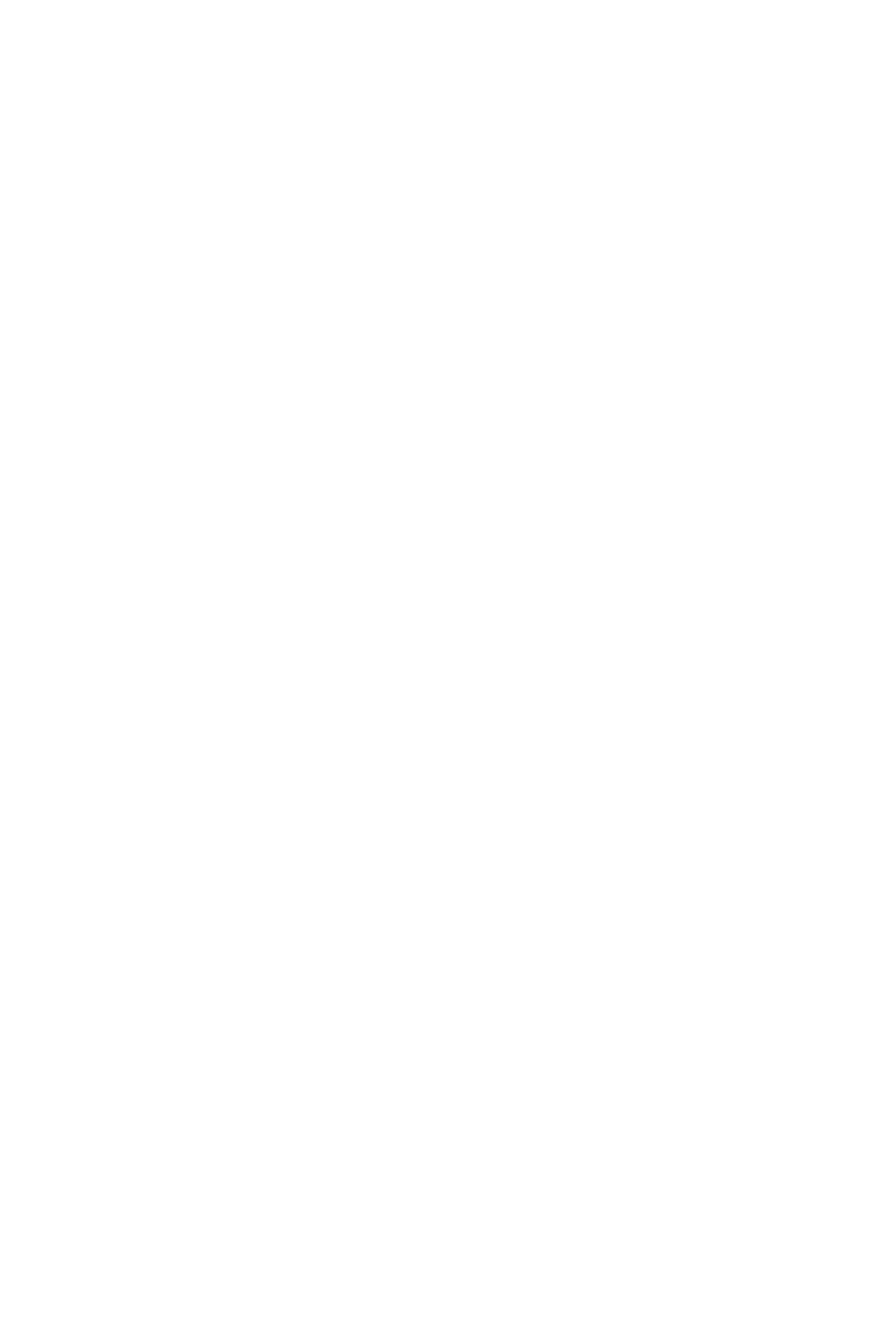### **FOREWORD**

Before you start running your new Volvo Penta marine engine, you would be advised to read through this instruction book carefully. It contains all the information you need to run and service your engine in the best possible way.

Volvo Penta has built up an extensive service organization with service shops and specially trained personnel at your service.

Always contact your local Volvo Penta representative for advice and when in need ot service and parts.

We are convinced that the demands on good running economy and top performance, which you have every right to expect of a quality product, will be met and that your engine will serve you faithfully on many pleasant cruises.

### **WARRANTY**

A warranty certificate is supplied with each engine. It contains the warranty conditions for the engine and should be studied carefully.

Also included is a report card which is to be completed by the dealer or boat seller. If our warranty is to apply, however, it is an absolute condition that the measures given in the "Check and Service Scheme" are carried out and that your engine and equipment are looked after according to the instructions in this manual. When in doubt, always get in touch with an authorized Volvo Penta dealer.

In all correspondence with your dealer and when ordering parts, state the type designation and serial number of the engine and reverse gear (see starboard side of engine).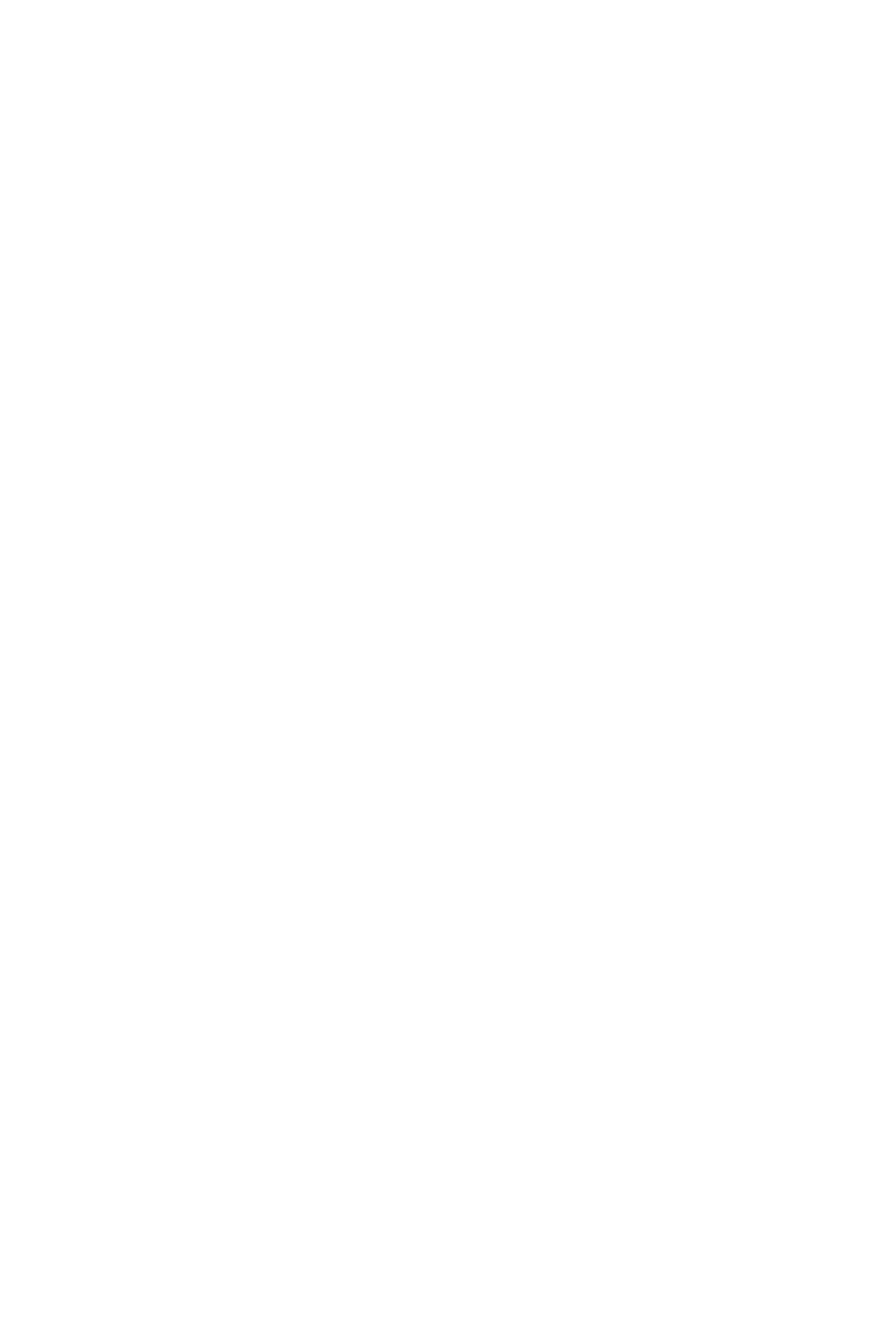

| Presentation                  |                                      | $\overline{2}$ |
|-------------------------------|--------------------------------------|----------------|
| <b>General Information</b>    |                                      | $3 - 4$        |
| Running Instructions          |                                      | $5 - 6$        |
|                               | Starting the engine                  | 5              |
|                               | Running instructions                 | 6              |
|                               | Shutdown procedure                   | 6              |
| <b>Technical Description</b>  |                                      | $7 - 9$        |
| Checks and Service Scheme     |                                      | 10             |
| <b>Checks and Service</b>     |                                      | $11 - 17$      |
|                               | Check daily before starting          | 11             |
|                               | Check every 14 days                  | $11 - 12$      |
|                               | Service every 50 hours of operation  | $12 - 13$      |
|                               | Service every 100 hours of operation | $13 - 19$      |
|                               | Laying-up and launching              | $20 - 23$      |
| <b>Fault Tracing Scheme</b>   |                                      | 24             |
| <b>Technical Data</b>         |                                      | $25 - 26$      |
| <b>Wiring Diagram</b>         |                                      | 27             |
| <b>Engine Component Guide</b> |                                      | 28             |
| Index, alphabetical order     |                                      | 29             |
|                               |                                      |                |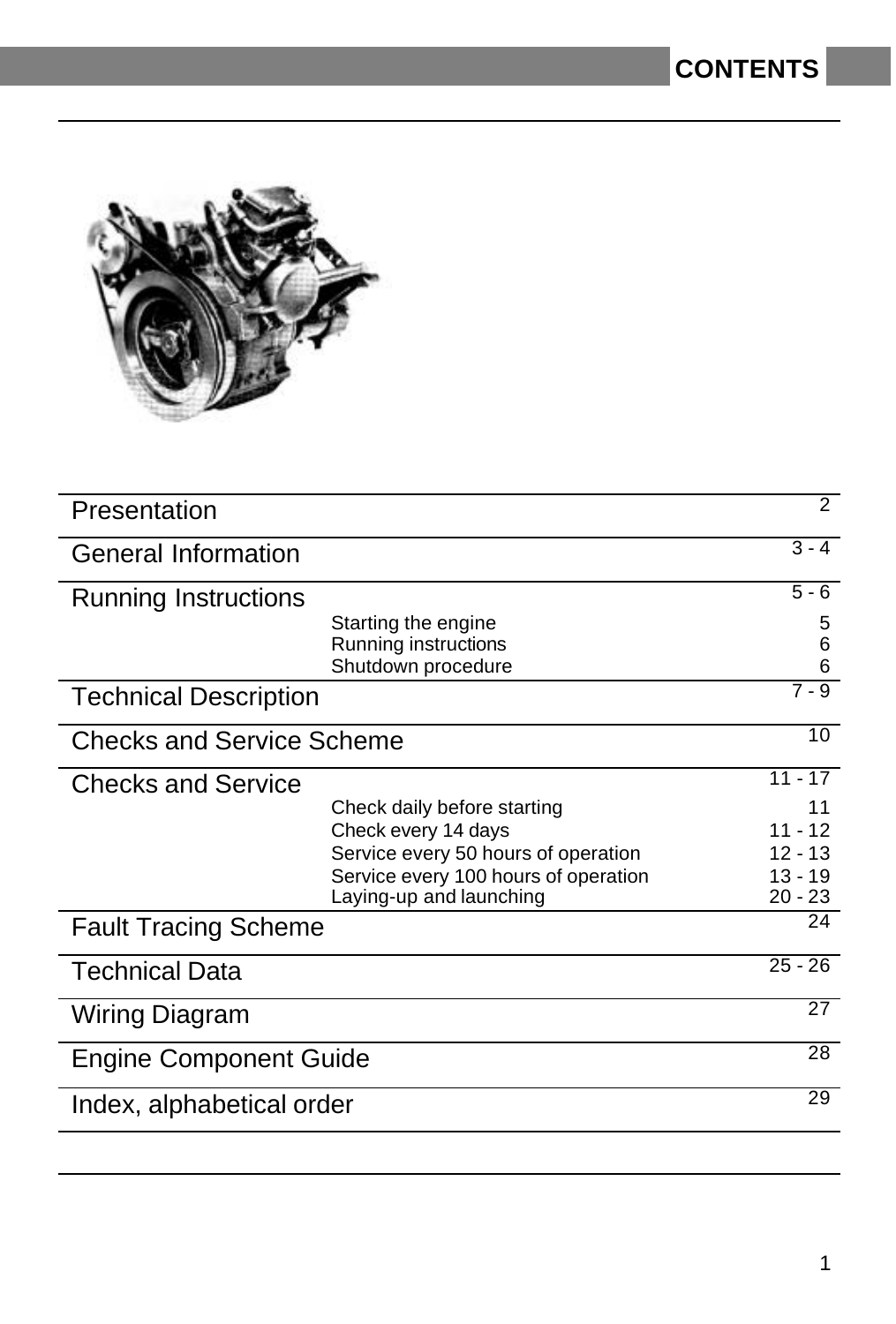

### **INSTRUMENT PANEL**

- 1. Switch, optional equipment
- 2. Warning lamp, "Excess temp."
- 3. Place for instrument (ø 52 mm opt. equipment)
- 4. Warning lamp, "No oil pressure"
- 5. Switch, optional equipment
- 6. Warning lamp, "No battery charging"
- 7. Siren, "No oil pressure, excess temp."
- 8. Key switch



#### Volvo Penta Single Control System

#### For side mounting

- 1. Control lever
- 2. Disengaging button

Push in the button when the control lever is in neutral and move the lever a bit forwards. Release button. The lever is now used only for engine speed control. To use the lever for both engine speed control and gear-changing, push in the button and pull back the lever to neutral.

- N = Neutral
- F <sup>=</sup> Control lever in position for running "Forward"
- R <sup>=</sup> Control lever in position for running "Reverse"
- T = Engine speed control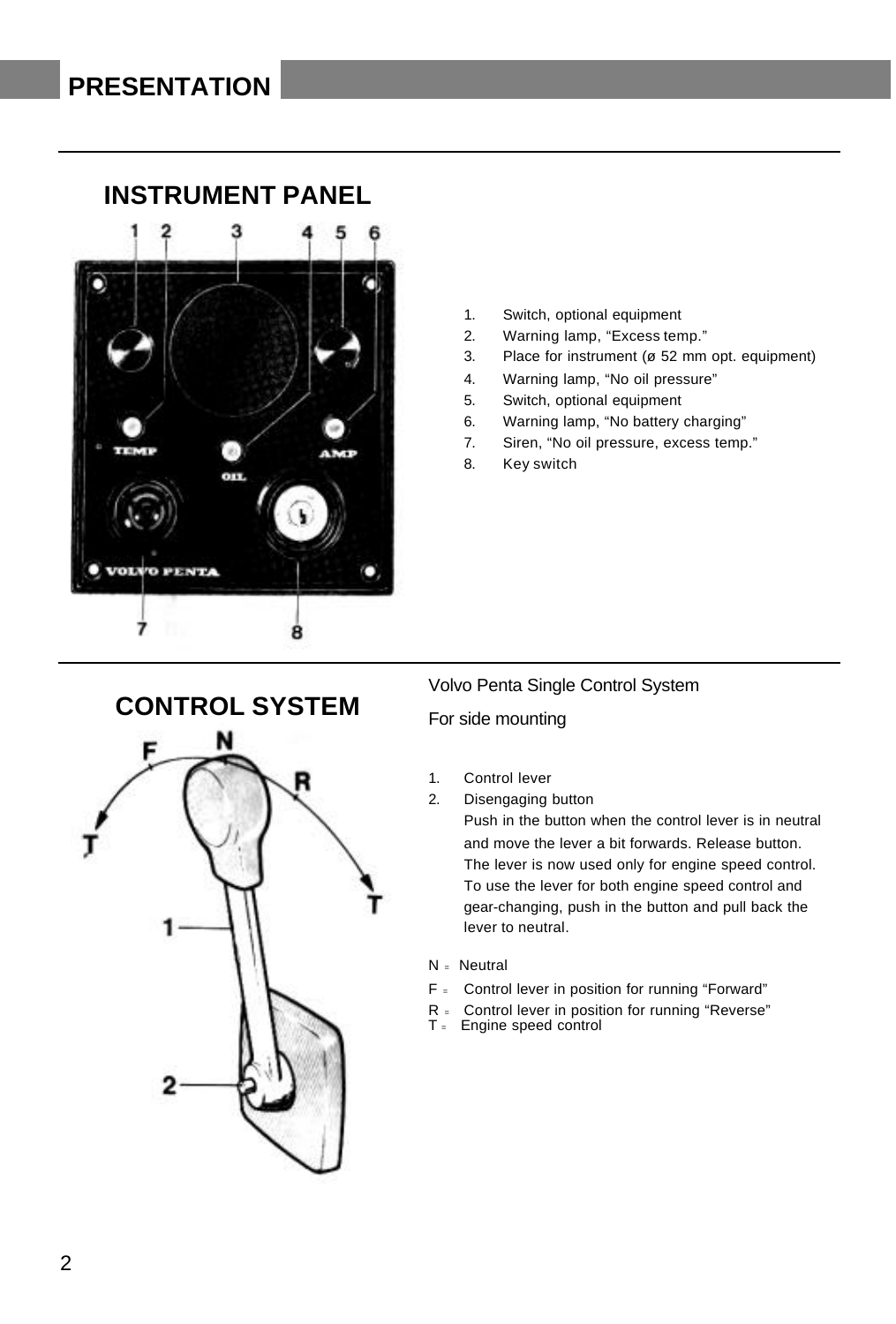**Important information on the function of your engine:**

| <b>FUEL</b>               | Use diesel fuel oil of quality "Autodiesel". Poorer fuel quality<br>can cause interruptions in operation.                                                                                                                                                                                                                                                   |
|---------------------------|-------------------------------------------------------------------------------------------------------------------------------------------------------------------------------------------------------------------------------------------------------------------------------------------------------------------------------------------------------------|
| <b>LUBRICATING</b><br>OIL | Use only oil with quality CD (DS) according to the API system.<br>Volvo Penta oil for diesel engines can be used with<br>advantage since it meets these quality demands. See under<br>"Technical Data" concerning the viscosity.                                                                                                                            |
| <b>RUNNING-IN</b>         | A new marine engine must be run-in with due care during the<br>first 20 hours of operation. If full output is taken out during this<br>time, it should only be done for short periods.<br><b>Oil change.</b> Change the engine lubricating oil and the oil filter<br>after the engine has been run for 20 hours. See further under<br>"Checks and Service". |

**ENGINE SPEED** Max. speed: 41.7 rev/sec (2500 rev/mm).

For choice of correct propeller, refer to the Volvo Penta propeller diagram. Check the engine speed with normal load in the boat. In order to utilize the maximum performance of the engine, an engine speed as high as possible should be chosen but not, however, greater than 41.7 rev/sec (2500 rev/mm).

NOTE. When the boat has been in the water for some time, the speed and max. rev/mm can drop due to marine growth on the hull. Prevent marine growth by painting the bottom of the boat with anti-fouling paint. See under "Measures taken when launching".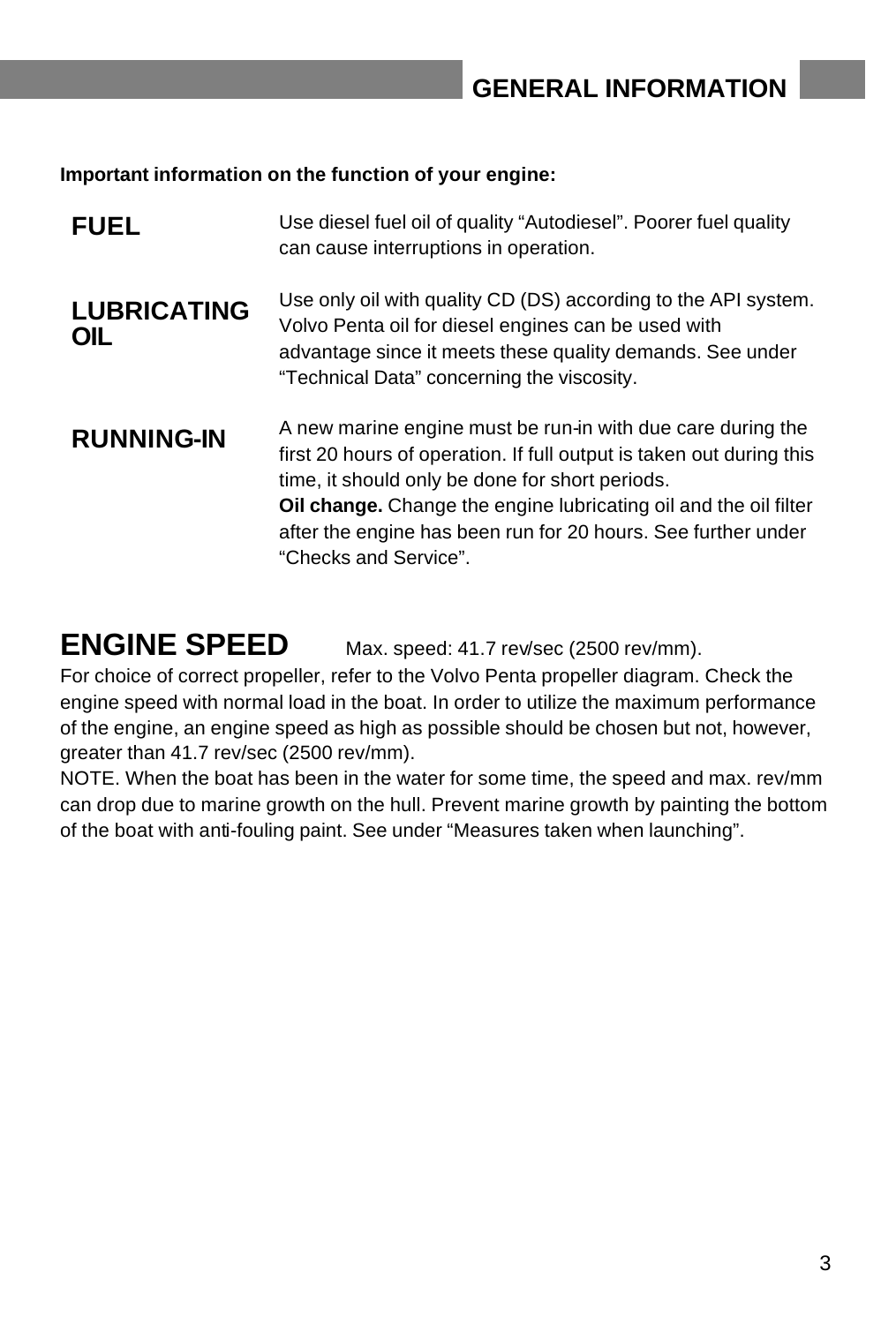# **GENERAL INFORMATION**

# **SAFETY EQUIPMENT**

Irrespective of whether the boat is being used for long cruises or short bathing trips, the boat should be equipped with the safety equipment listed below. It can, of course, be supplemented further according to personal tastes. Investigate at regular intervals to ensure that there is safety equipment on board and that it is in working order.

**LIFE-JACKETS** for all on board. **FIRE EXTINGUISHER,** approved, at least one and installed where it is easy to get at. **DISTRESS ROCKETS** and matches. Packed watertight. **FIRST-AID BOX TOOLS** suitable for the equipment on board. **ON BOARD KIT** containing, e.g. impeller, etc. **ANCHOR** with line. **RADAR REFLECTOR RADIO** for listening to, e.g., weather reports. **COMPASS** which is deviated. **BOAT HOOK** and paddle. **MOORING ROPES FOG-HORN** and whistle. **FLOATING ANCHOR TORCH**

# **PREPARATIONS BEFORE STARTING**

Make sure that: There is no **FUEL LEAKAGE** There is no **WATER LEAKAGE** from engine and hull There is no **OIL LEAKAGE** There is no **SMELL OF LP-GAS** in the deep cavities in the boat or elsewhere The **OIL LEVEL** is correct There is enough **FUEL** for the planned voyage The proper **NAUTICAL CHARTS** are on board for the planned voyage If there are some other persons on board, make sure that some of them is able to operate the boat. If there are persons on board who have never been on a boat before, tell them where the life-jackets are located and where the fire-extinguisher is placed. Also tell them anything more you think necessary from a safety point of view. Should something unexpected happen during the voyage, it is very often too late to tell those on board how safety equipment works.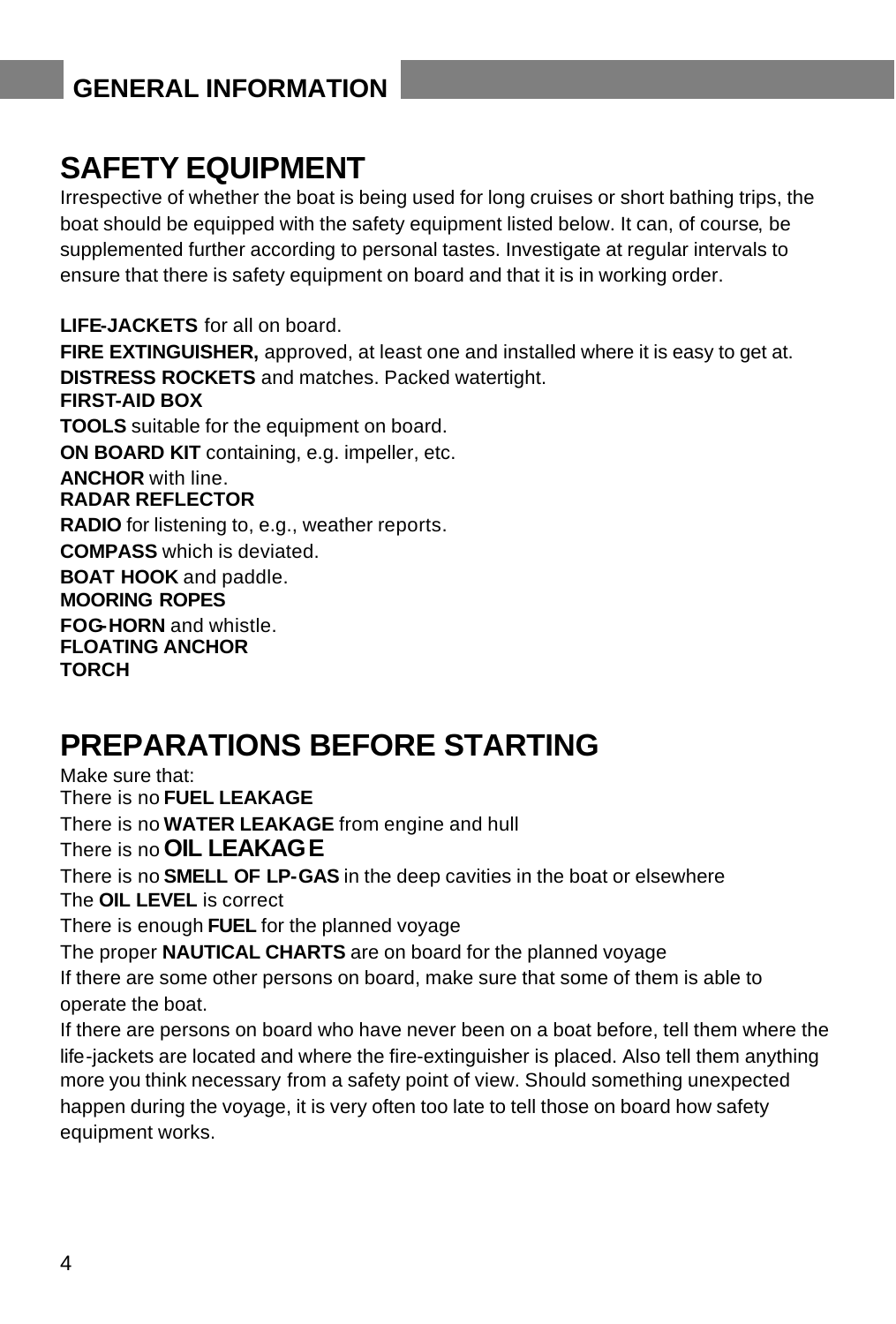# **RUNNING INSTRUCTIONS**

# **STARTING THE ENGINE**

| Switch on the main switch. Start the engine room fan (if<br>fitted) and let it run several minutes before starting the engine.                                                                                                                                                                                                                                                                                                                                                                                      |
|---------------------------------------------------------------------------------------------------------------------------------------------------------------------------------------------------------------------------------------------------------------------------------------------------------------------------------------------------------------------------------------------------------------------------------------------------------------------------------------------------------------------|
| Open the cock for the cooling water intake.                                                                                                                                                                                                                                                                                                                                                                                                                                                                         |
| Disengage the engine speed control from the gear-<br>changing as follows:<br>Move the control lever to neutral, push in the red disengaging                                                                                                                                                                                                                                                                                                                                                                         |
| button, and move the lever slightly forwards. Release the<br>button. The lever can now only operate the engine speed.<br>Check to make sure that the stop control is pushed in.                                                                                                                                                                                                                                                                                                                                     |
| Turn the key switch one stage to the right. The warning<br>lamps for battery charging and oil pressure should now go on<br>and the siren should sound. Push in and turn the key further to<br>the right to start the engine. Release the key when the engine<br>starts.<br>Hand starter. If the engine is started with the starting crank,<br>the decompression handle on the rocker arm cover should first<br>be folded up. Fold down this handle for running when the<br>cranking has got the engine up in speed. |
| <b>Starting in cold weather</b> is facilitated if the cold-start control<br>is pulled out. Push it in again after a while.                                                                                                                                                                                                                                                                                                                                                                                          |
| Check immediately after starting that the warning lamps for<br>the oil pressure and battery charging are out and that the siren<br>is quiet. If any of the lamps are on and the siren is<br>sounding, the engine must be stopped immediately and<br>an investigation made.                                                                                                                                                                                                                                          |
| Run the engine warm at rapid idle. Check to make sure that<br>the cooling water flows out with the exhaust gases.<br>NOTE. The key switch should always be switched on as<br>long as the engine is running to ensure that there is<br>battery charging.                                                                                                                                                                                                                                                             |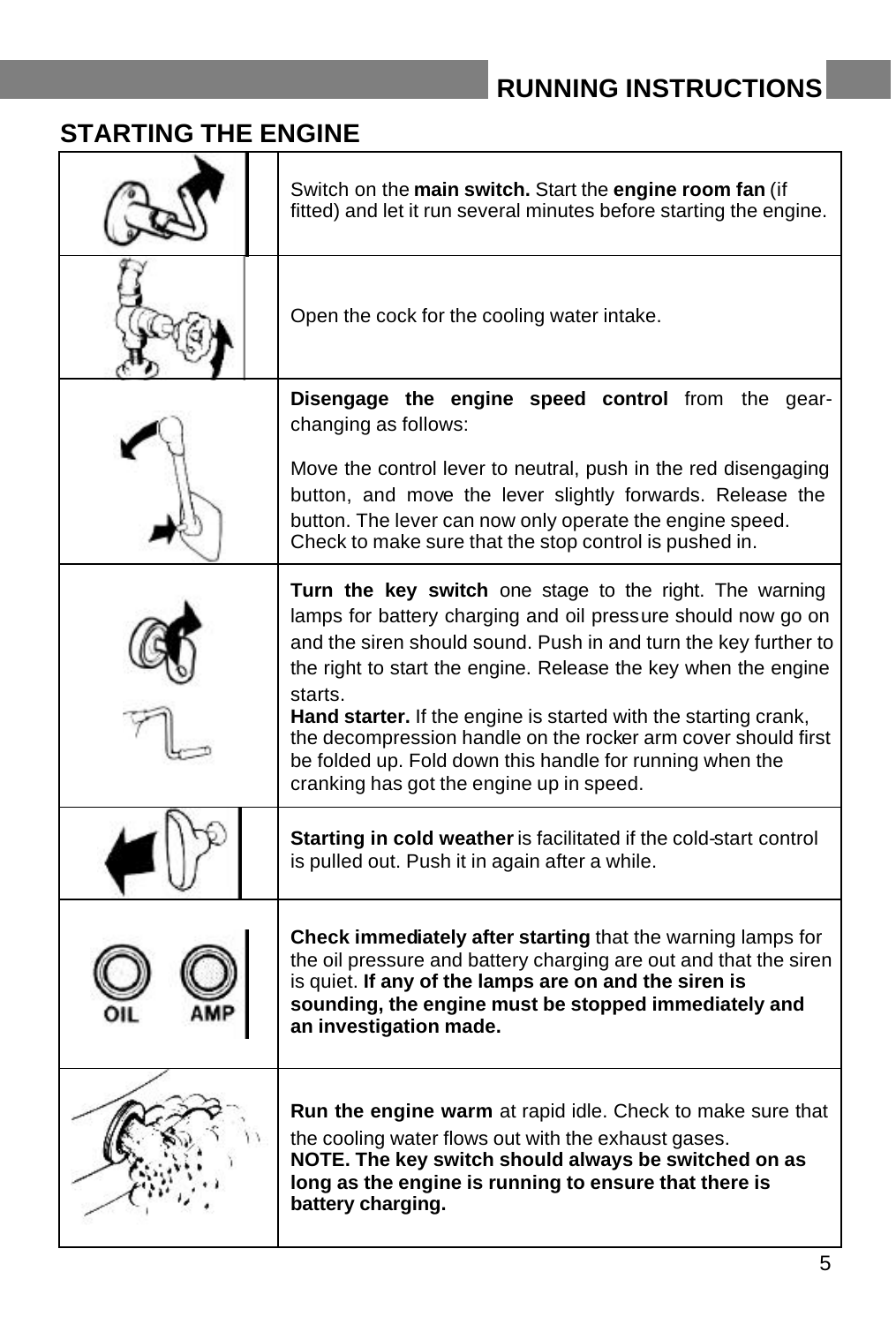# **RUNNING INSTRUCTIONS**

Reduce to idle and check that the engine is running smoothly.

**Engage the control lever for gear-changing** as follows:

Push in the red disengaging button and pull the lever back to neutral. Release the button. The control lever can now be used both for gear-changing and engine speed.

## **RUNNING**

| The single lever control has both engine speed and<br>manoeuvering functions.<br>$F = Forward$ N = Neutral<br>$R =$ Reverse $T =$ Engine speed control                                                                                  |
|-----------------------------------------------------------------------------------------------------------------------------------------------------------------------------------------------------------------------------------------|
| To achieve good running economy, the engine should not be<br>run at max. speed for a longer period.                                                                                                                                     |
| Make sure that the battery charging warning lamp does not<br>light when the engine is running The siren will sound and the<br>respective warning lamp go on if the engine temperature<br>becomes excessive or the oil pressure too low. |

### **SHUTDOWN PROCEDURE**

| After shutdown the engine should be allowed to idle for a<br>couple of minutes or so with the control lever in neutral.                                                                                                                                                                                                                                                                                                                        |
|------------------------------------------------------------------------------------------------------------------------------------------------------------------------------------------------------------------------------------------------------------------------------------------------------------------------------------------------------------------------------------------------------------------------------------------------|
| <b>Stop the engine</b> by pulling out the stop control when the<br>engine is idling. Then turn back the key switch to the initial<br>position.                                                                                                                                                                                                                                                                                                 |
| Switch off the main switch. NOTE. This switch must never<br>be switched off until the engine has stopped.<br><b>Close</b> the fuel and cooling water cocks if the boat is not going<br>to be used for some time.<br><b>Check</b> for leakage before leaving the beat.<br>In cold weather and whenever there is risk of icing, the<br>cooling water should he drained from the engine and reverse<br>gear. See under "Laying-up and launching". |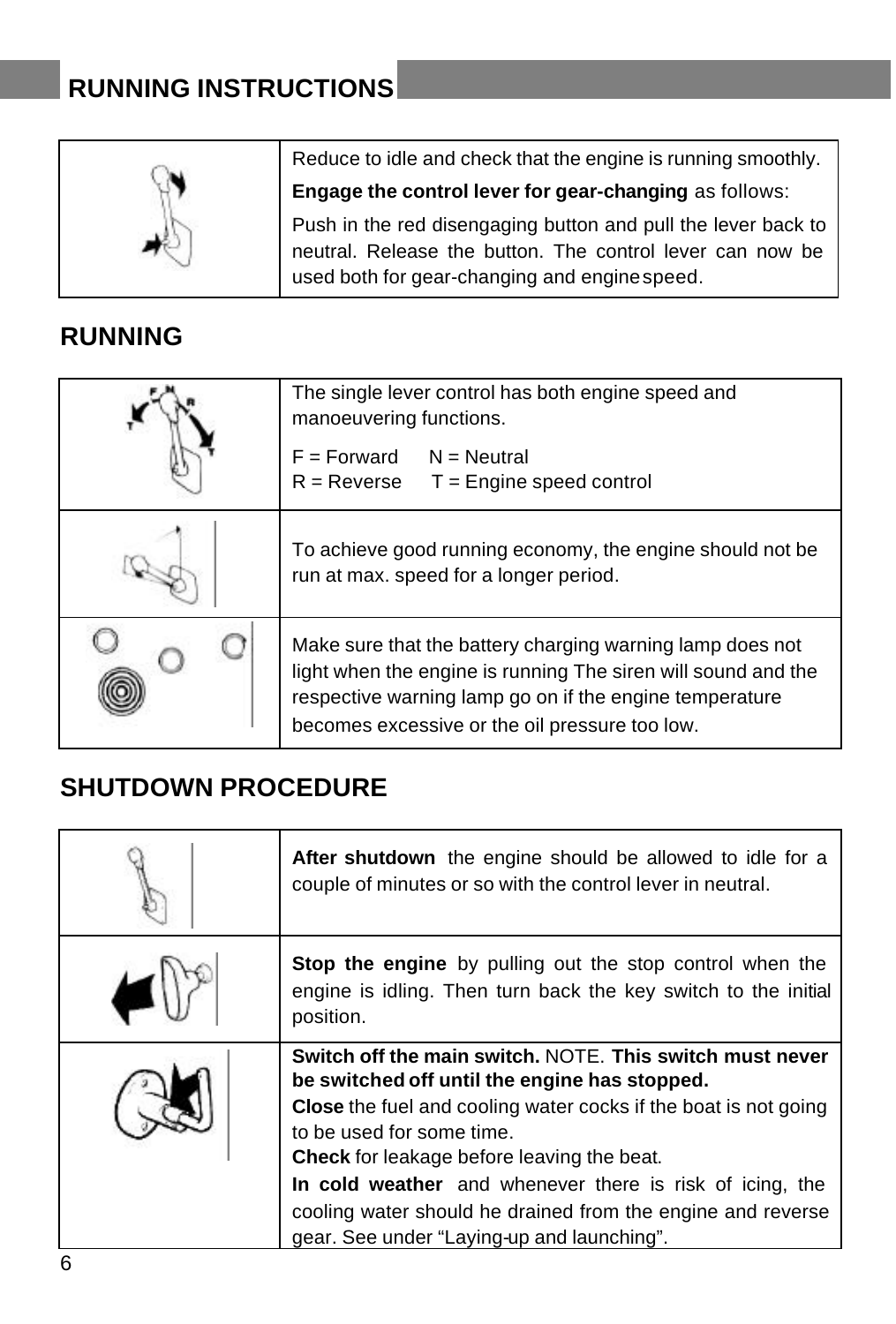# **TECHNICAL DESCRIPTION**



The MD5A is a single-cylinder, 4-stroke, marine diesel engine with direct injection and sea-water cooling.

### **ENGINE ASSEMBLY**

The engine block and cylinder head are made of cast iron. Cylinder angle  $45^{\circ}$ . The cylinder liner is replaceable. The engine has overhead valves.

### **LUBRICATING SYSTEM**

The lubricating system includes a full-flow oil filter which filters all the oil before it reaches the lubricating points. A relief valve in the oil pump prevents the oil pressure from becoming excessive.

### **ELECTRICAL SYSTEM**

The engine has a starter motor and alternator with built-in rectifier. Voltage regulation is taken care of by a transistorized regulator mounted on the alternator. The alternator makes it possible to charge two battery circuits independent of each other if a charging distributor (accessory) is fitted on the alternator.

A main fuse, which can easily be re-connected, is fixed to the engine. It protects the electrical system from damage in the event of overloading. The wiring diagrams for the engine and instrument panel are shown on page 27.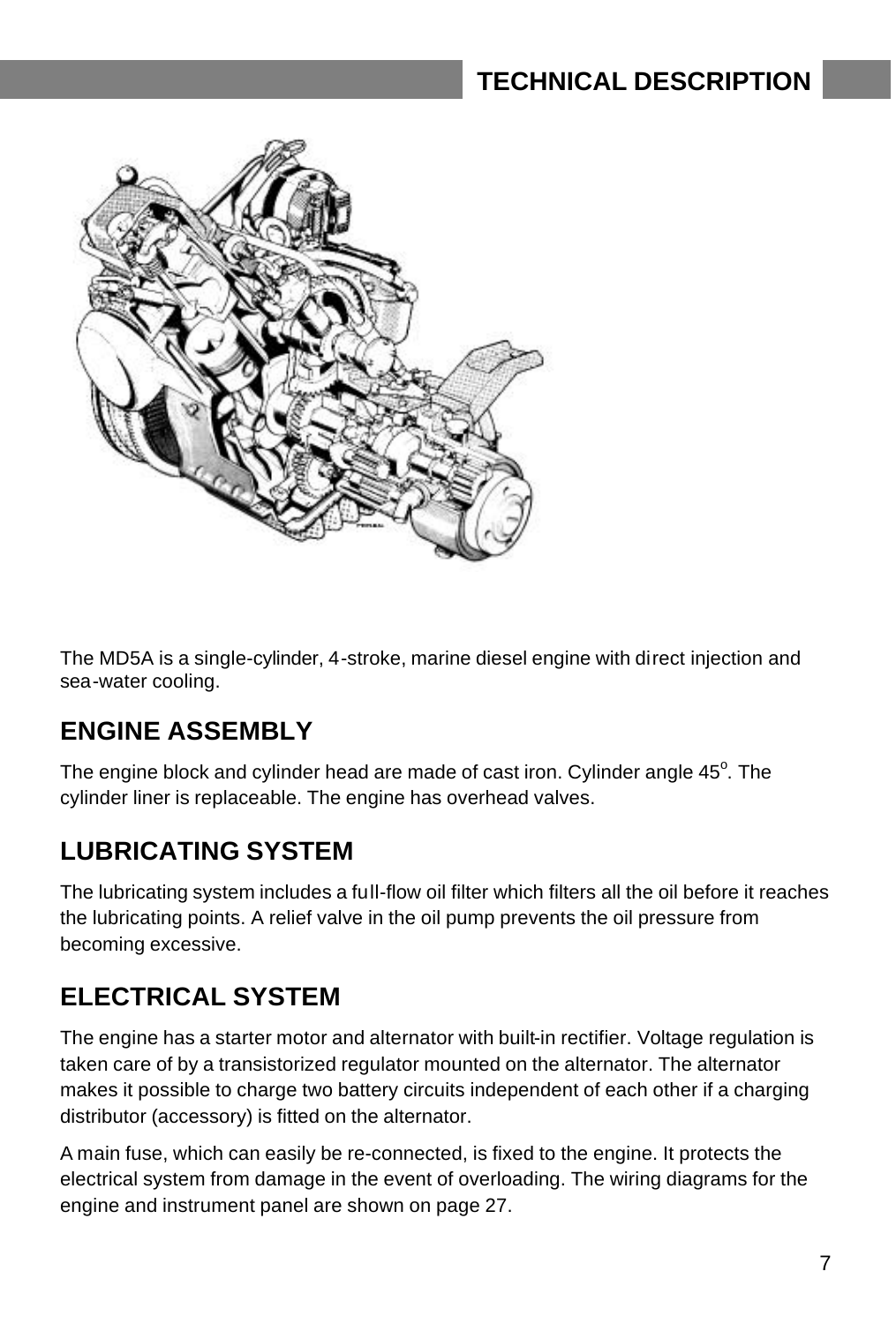# **TECHNICAL DESCRIPTION**

### **FUEL SYSTEM**

The fuel system contains a feed pump with pre-filter, fine filter, injection pump and injector. The feed pump, which is of the diaphragm type, has also a hand priming lever. Also fitted is a cold-start device with lever for connection of the push-pull control.

### **COOLING SYSTEM**

The engine is sea-water cooled. The cooling system includes a sea-water pump as well as a water distributor housing with thermostat.

The sea-water pump has an impeller of neoprene rubber driven by the camshaft via a rubber flange.

The thermostat installed in the water distributor housing regulates the water flow so that the water always flows through the exhaust manifold and out into the exhaust elbow irrespective of whether the engine is cold or warm.

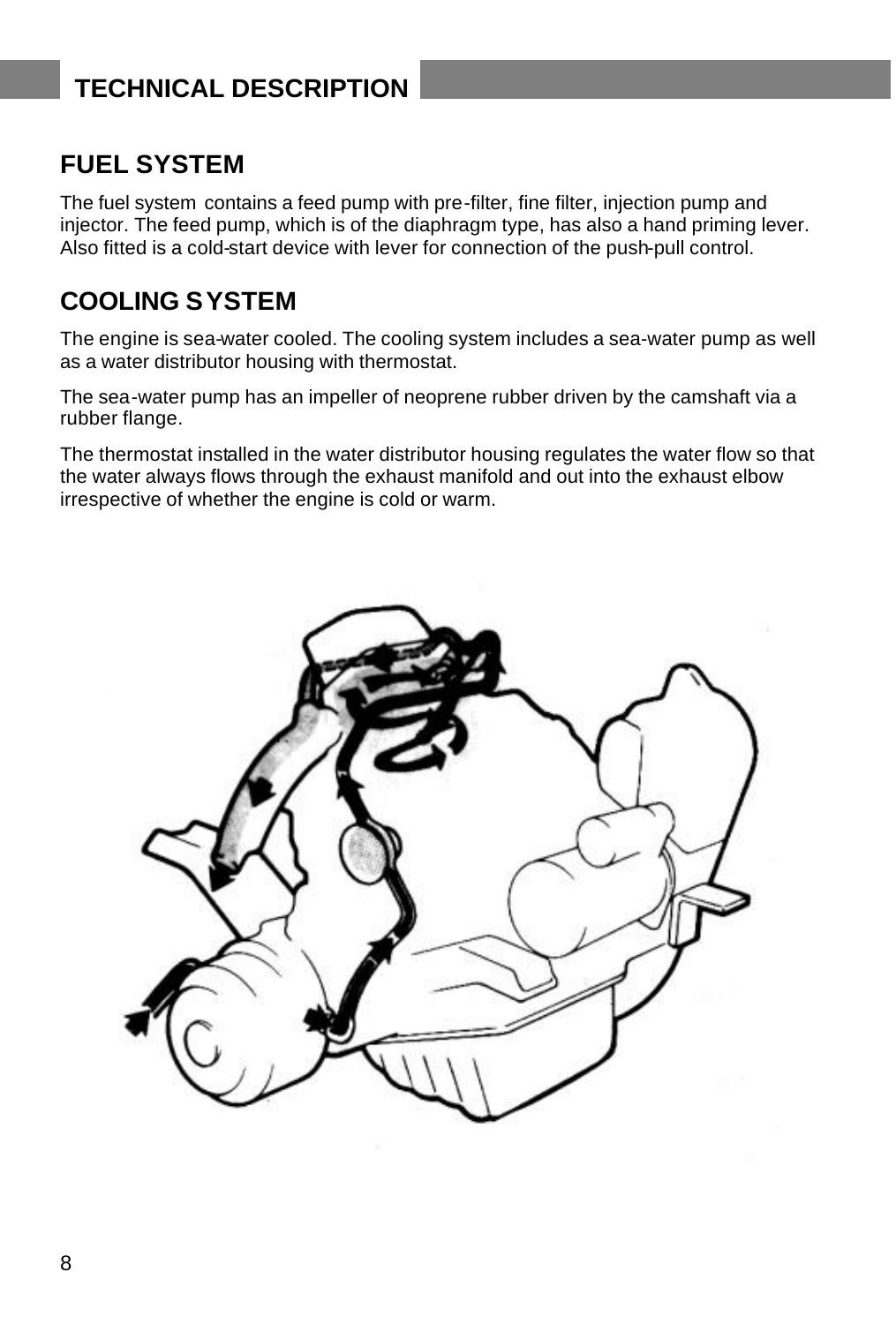### **REVERSE GEAR**

The Volvo Penta reverse gear, type Mono Shift (MSB) has a reduction ratio of 1.91:1. The reduction gear is integrally built with the reverse gear. Power transmission from the engine to the reverse gear is via a rubber flange.

The Volvo Penta patented cone clutch is used for "Forward" and "Reverse" operation and ensures smooth and quiet engagement. Very small forces are required to operate the reverse gear.

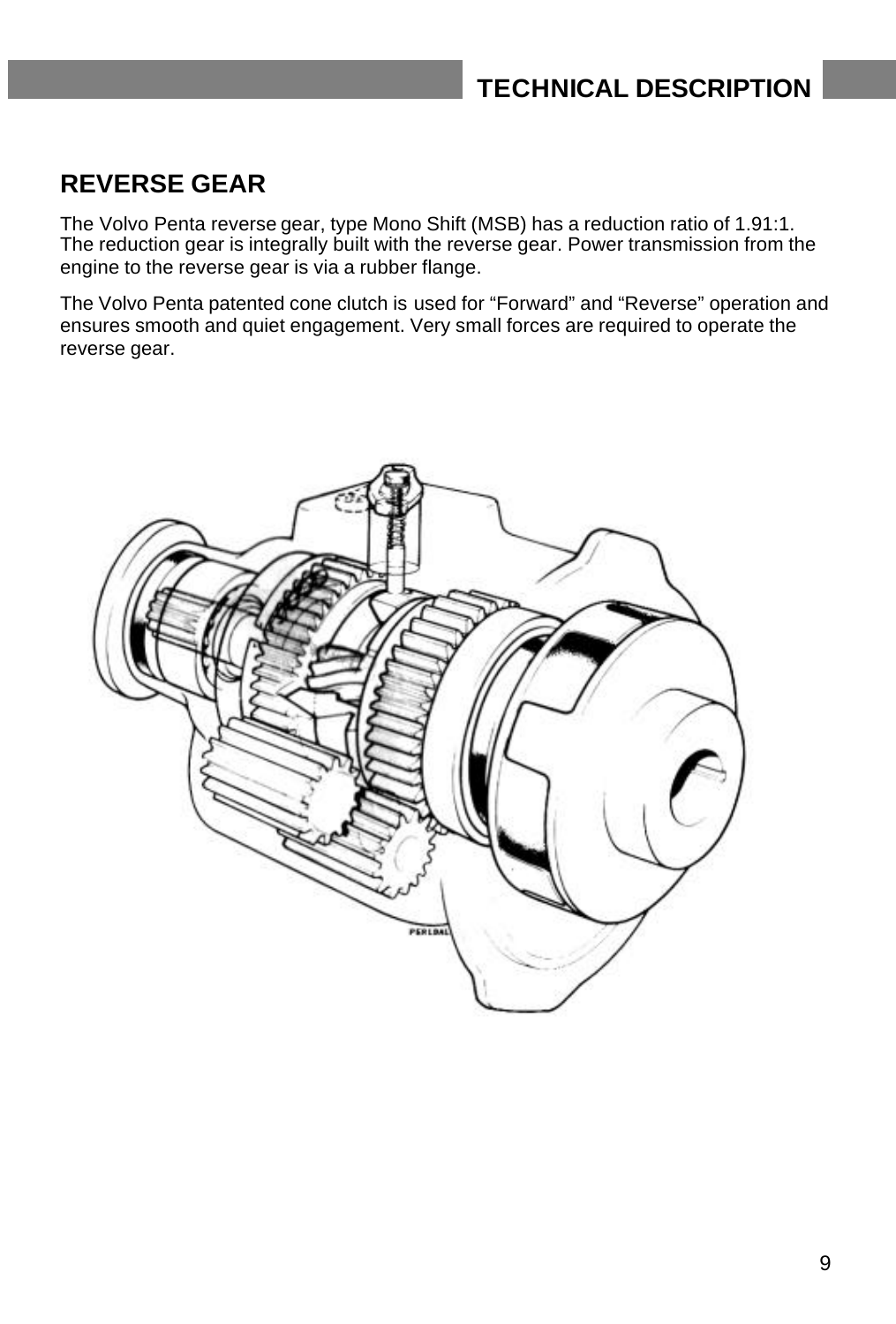# **CHECKS AND SERVICE SCHEME**

Checks and service should be regularly carried out according to the intervals given below. Let an authorized Volvo Penta Service Shop look after your engine.

| <b>CHECK DAILY BEFORE STARTING that</b>                                                                                   |            |
|---------------------------------------------------------------------------------------------------------------------------|------------|
| The oil level in the engine is between the marks on the dipstick                                                          | Page<br>11 |
| <b>CHECK every 14 days that</b>                                                                                           |            |
| The oil level in the reverse gear is between the marks on the dipstick<br>The electrolyte level in the battery is correct | 11         |
| The belt tension                                                                                                          | 12         |
| <b>SERVICE EVERY 50 HOURS OF OPERATION:</b>                                                                               |            |
| Change the oil in the engine                                                                                              | 12         |
| Change the oil in the reverse gear                                                                                        | 13         |
| Check and adjust the valve clearances                                                                                     | 13         |
|                                                                                                                           |            |
| <b>SERVICE EVERY 100 HOURS OF OPERATIONS OR AT</b><br><b>LEAST ONCE EACH SEASON:</b>                                      |            |
| <b>Change the oil filter</b>                                                                                              | 13         |
| <b>Check the pulley belt</b>                                                                                              | 14         |
| Check-tighten the cylinder head bolts                                                                                     | 15         |
| Check the cooling system                                                                                                  | 15         |
| Check the electrical system (fuses, etc.)                                                                                 | 16         |
| Fuel system, filter, strainer, injector, venting                                                                          | $17 - 19$  |
| <b>SERVICE IN CONJUNCTION WITH LAYING-UP AND</b><br><b>LAUNCHING THE BOAT</b>                                             |            |
| Inhibiting scheme I. Inhibiting measures carried out with boat in the water.                                              | 20         |

22

Service in connection with launching.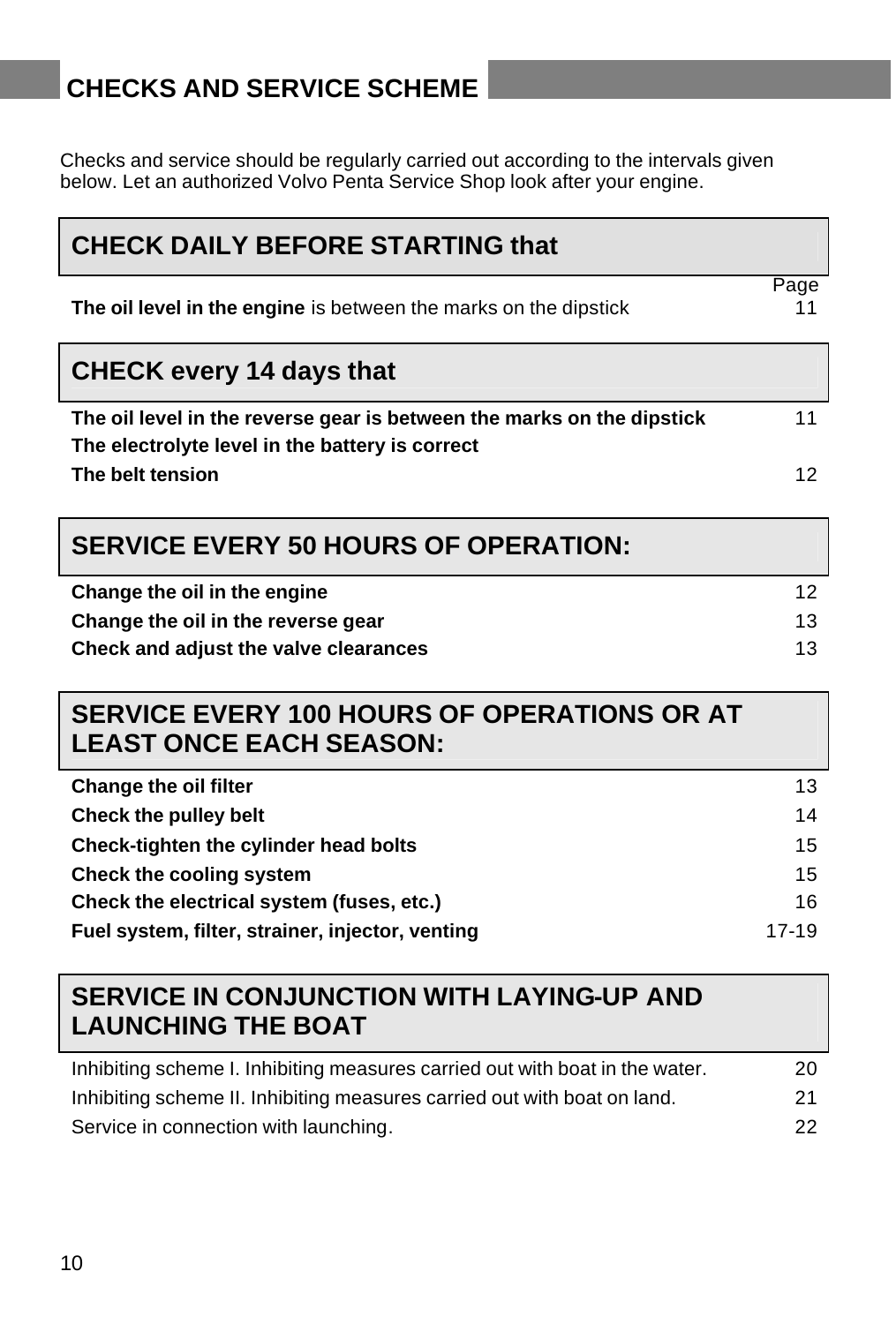### **CHECK DAILY BEFORE STARTING**

### **OIL LEVEL IN ENGINE**



Each day before starting check that the oil level is between the marks on the dipstick. Top up with oil if necessary through the oil filler hole.

NOTE. Do not top up above the MAX. mark. Concerning choice of oil, see under "Technical Data".

### **CHECKS every 14 days**

#### **OIL LEVEL IN REVERSE GEAR**



Screw up the dipstick, wipe it clean and insert it again without screwing it down. Pull up the dipstick and check the oil level which should be between the marks. If necessary top up with oil through the oil filler hole on the opposite side of the reverse gear. Do not top up above the MAX. mark.

Screw down the dipstick again. Note that there is a sealing washer on the dipstick. Concerning choice of oil, see under "Technical Data".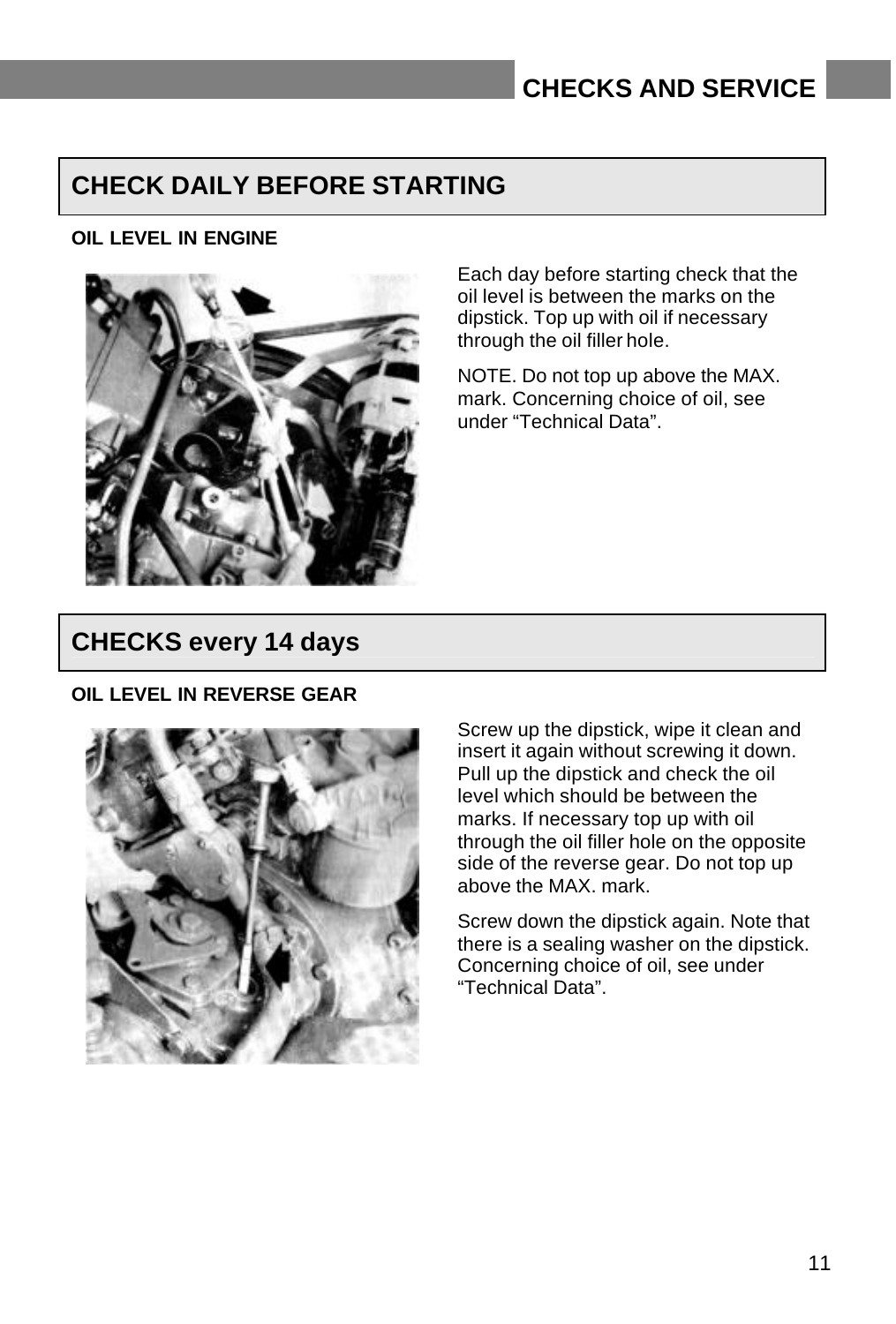### **ELECTROLYTE LEVEL IN BATTERY**

The level should be between  $5-10$ mm  $(3/16-3/8)$  above the cell plates in the battery. If necessary top up with distilled water. IMPORTANT. Observe great care when doing this since the electrolyte is abrasive and the gas which is formed is explosive.

### **BELT TENSIONING**



Correct belt tension is necessary for full alternator output. The beltshould be so tensioned that it can be depressed 5 mm (3/16") with the thumb midway between the pulleys.

To tension the belt, first slacken the alternator retaining points, stretch the belts and tighten up the points again.

A well worn or crached belt should be replaced.

### **SERVICE EVERY 50 HOURS OF OPERATION:**

#### **CHANGE OIL IN ENGINE**



With a new or newly reconditioned engine, the oil should be changed for the first time after 20 hours of operation and after that after every 50 hours of operation.

Run the engine warm. Suck up the oil through the dipstick hole.

Fill with oil to the correct revel. See under "Technical Data" concerning choice of oil.

NOTE! Change also the oil filter (Fram Filter PH3614) at every other oil change.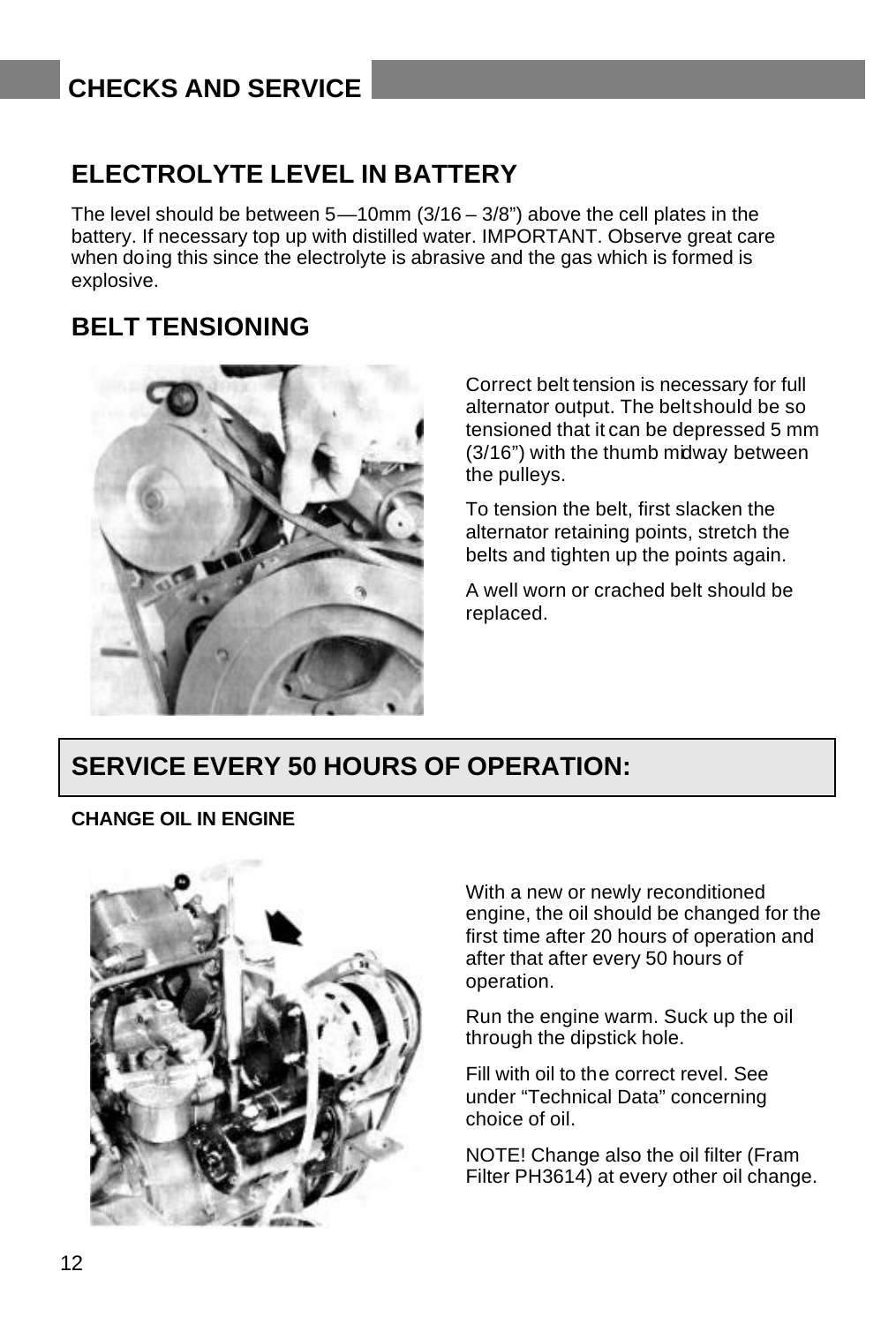### **CHANGE OIL IN REVERSE GEAR**



The oil can be drained from the reverse gear by removing the plug under it or by sucking up the oil through the dipstick hole with the help of an oil scavenging pump.

Fill with oil through the filler hole to the correct level on the dipstick. NOTE. Do not fill above the 'MAX. mark on the dipstick. Concerning choice of oil, see under "Technical Data"

### **VALVE CLEARANCE**



The valve clearance should be checked and adjusted by authorized personal. See under "Valves", in "Technical Data".

### **SERVICE EVERY 100 HOURS OF OPERATION OR AT LEAST ONCE EACH SEASON**

#### **OIL FILTER**

The oil filter should be replaced for the first time after 20 hours of operation during the running in period and subsequently at every other oil change. IMPORTANT. Before removing the filter, switch off the main switch. Screw off and scrap the oil filter. It may be necessary in certain cases to lift off the belt and tension out the alternator to permit free passage for the filter.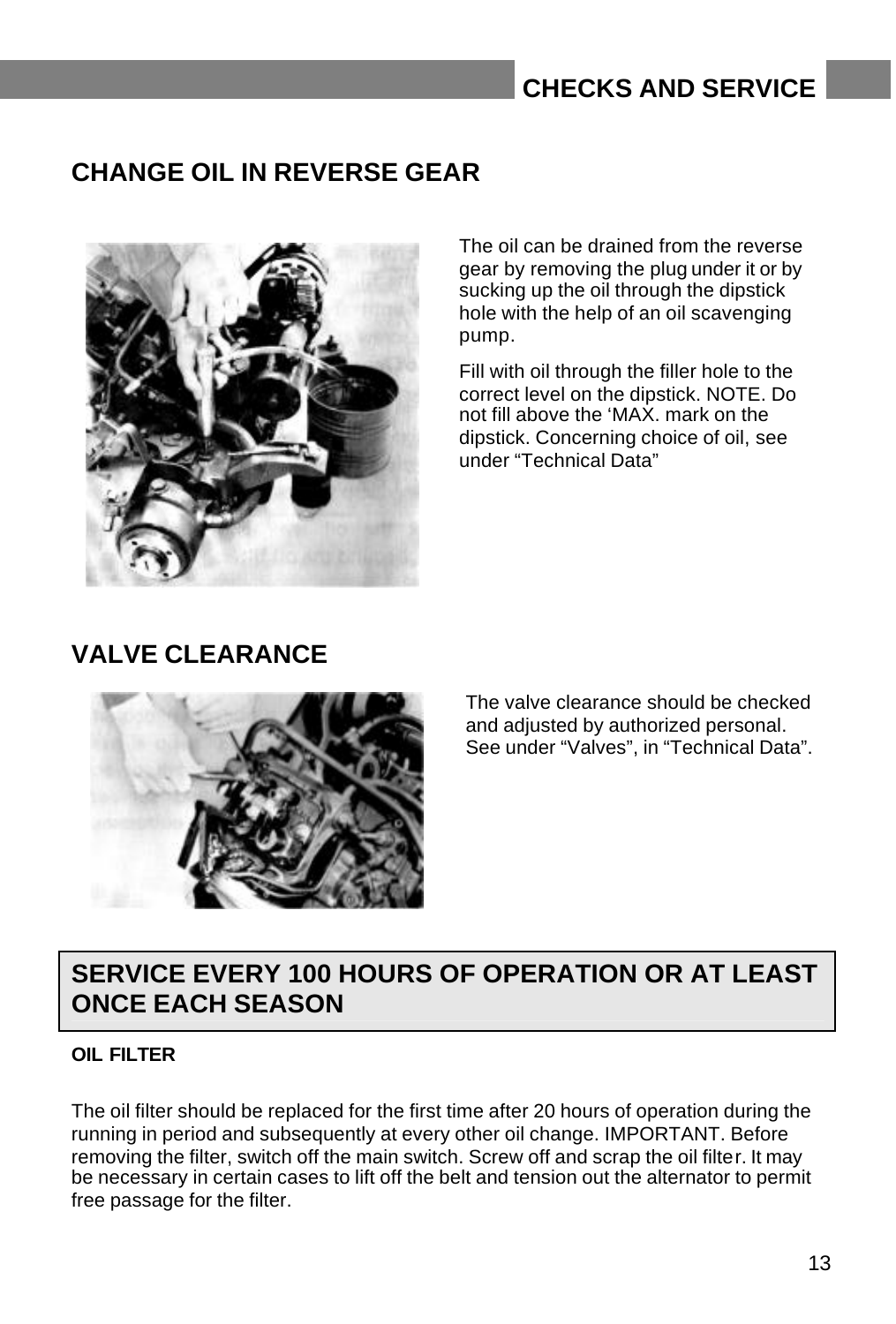

Coat the new filter rubber gasket with oil.

Check the area on the engine in contact with the filter and screw on the filter **by hand** until it just touches the engine. Then screw the filter a further **half turn, but not more.**

NOTE. Only use a genuine oil filter.

Start the engine, allow it to idle and immediately check that the oil pressure warning lamp is out.

Check the oil level and also for any leakage round the oil filter.

### **CHECK THE BELT**



Check the belt thoroughly for wear and cracks. Replace it if there is any indication of such. To remove the belt, slacken the alternator retaining points in order to be able to slip the belt off. Wipe clean the belt groove on the pulleys before fitting the new belt. Tension the belt so that it can only be depressed 5 mm (3/16") with the thumb between the pulleys. After the engine has been run for an hour or so, re-check and if necessary adjust the belt tensioning.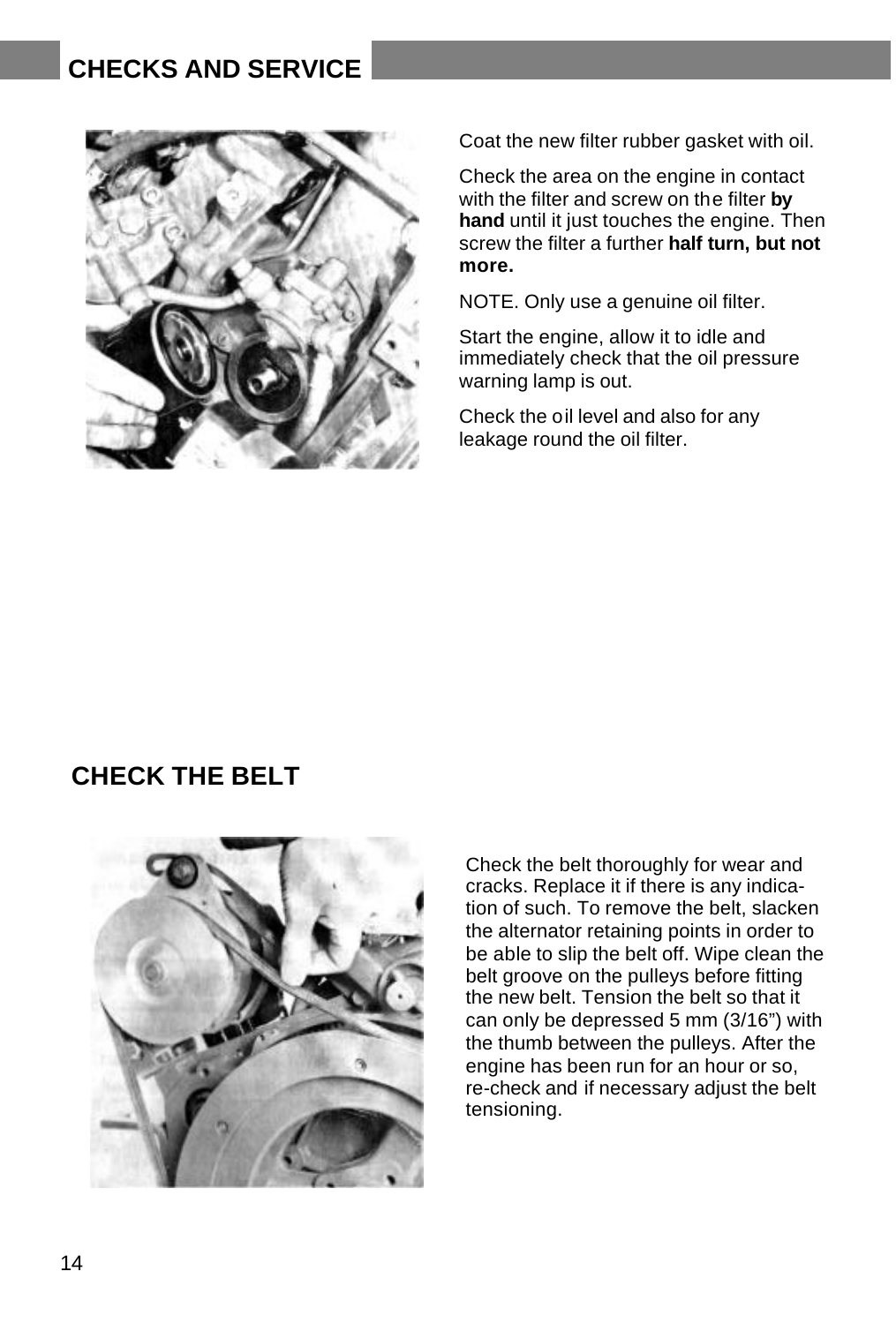## **CHECK-TIGHTEN THE CYLINDER HEAD BOLTS**



Authorized personal should check-tighten the bolts **with a torque wrench** before starting a new or newly reconditioned engine for the first time and again after it has been in operation for 20 hours.

Check the valve clearance after tightening up the bolts. The bolt-tightening sequence can be seen from the adjacent illustration.

Concerning the tightening torque, see under "Technical Data".

## **CHECK THE COOLING SYSTEM**

The cooling system is functioning normally when the "Temp" lamp is out and the siren is quiet. Excessive temperature ("Temp" goes on, the siren sounds) may be due to the following: clogged water intake, defective impeller or flange in the sea-water pump, faulty thermostat or temp. gauge sender. **Look out for water penetration** during all work on the cooling system.



**Check and replace the impeller** The impeller can be damaged due to, e.g., shortage of water. Remove the cover on the water pump. Pull out the shaft the length required in order to screw out the impeller lock bolt. Hold against the shaft and pull off the impeller. If the impeller is damaged, fit a new one. NOTE! If the shaft has been removed entirely from the pump housing, check when re-fitting it that the D-ring between the sealing rings in the housing gets onto the shaft.

Tighten up the impeller with the lock bolt.

If the impeller and shaft can be rotated then the flange is defective. A new flange can be fitted after the pump has been removed. Fit the cover with its gasket.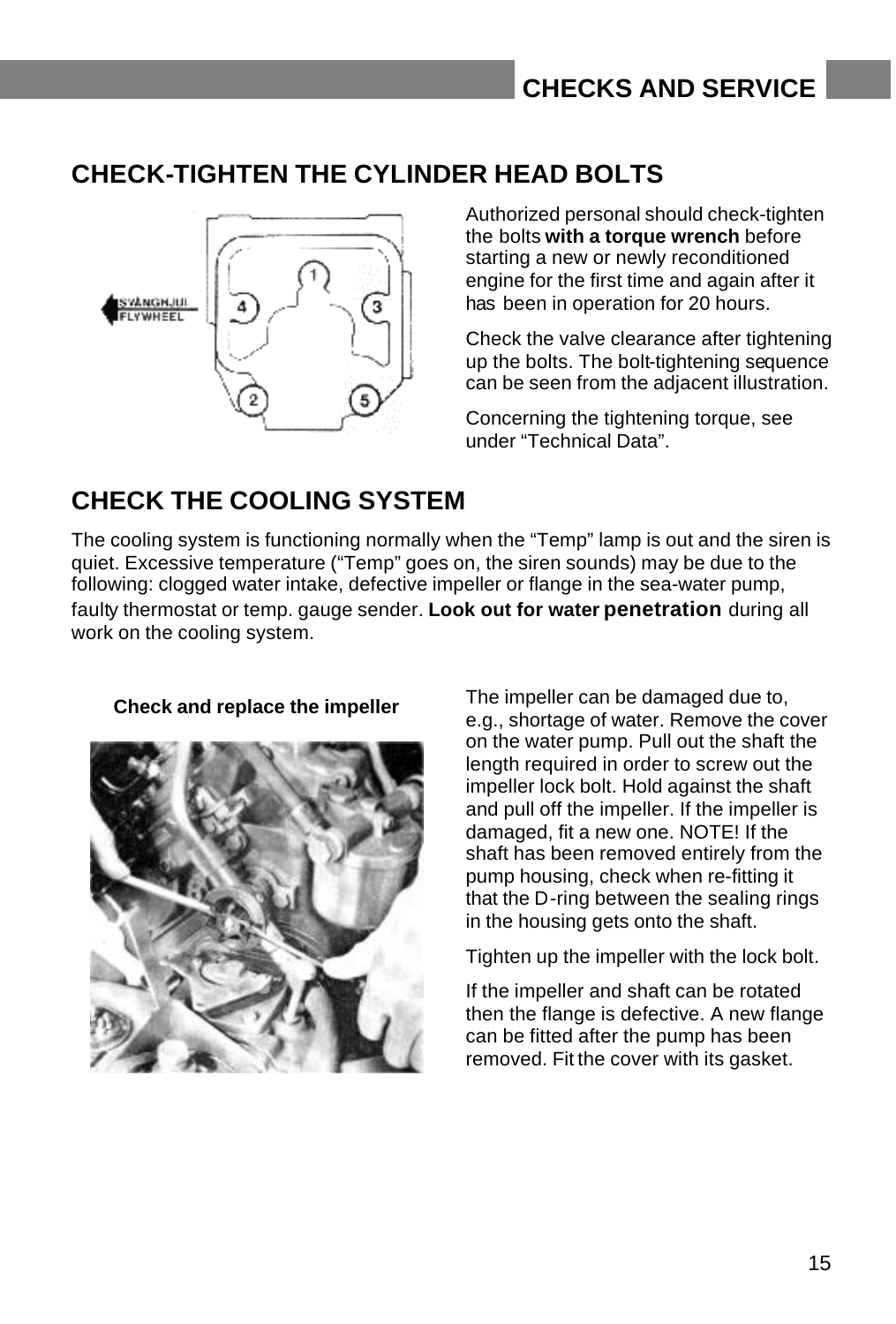

### **ELECTRIC SYSTEM**

#### **Alternator**

The engine is equipped with an altemator. To ensure that the alternator with the built-on regulator functions without interruptions the following important points must be observed:

1. **Never switch off the main switch until the engine has been stopped.**

To do otherwise would be to ruin the charging regulator.

- 2. **Do not mix up the battery connection poles.** A plus sign and a minus sign are marked on the respective poles. The minus pole is connected up to the engine body. Cable shoes should be greased and wall tightened.
- 3. **Re-wiring between the charging circuits may not be carried out while the engine is running.**

Fit a Volvo Penta charging distributor (accessory) on the alternator when more than one battery is connected up.

4. Observe the following in the event the engine is started with an auxiliary battery:

Let the ordinary battery remain connected up. Connect the auxiliary battery to the ordinary battery, plus to plus and minus to minus. When the engine has started, remove the auxiliary battery but **do not** break the ordinary battery's wiring circuit.

- 5. Do not use a rapid charging unit when the alternator is connected to the battery.
- 6. Before doing any work on the alternator equipment first disconnect both the battery cables.
- 7. In the event any electrical welding work is done on the engine or the installation components, disconnect the charging regulator cables at the alternator and insulate the cable ends.
- 8. Check regularly the belt tension and the cable connections.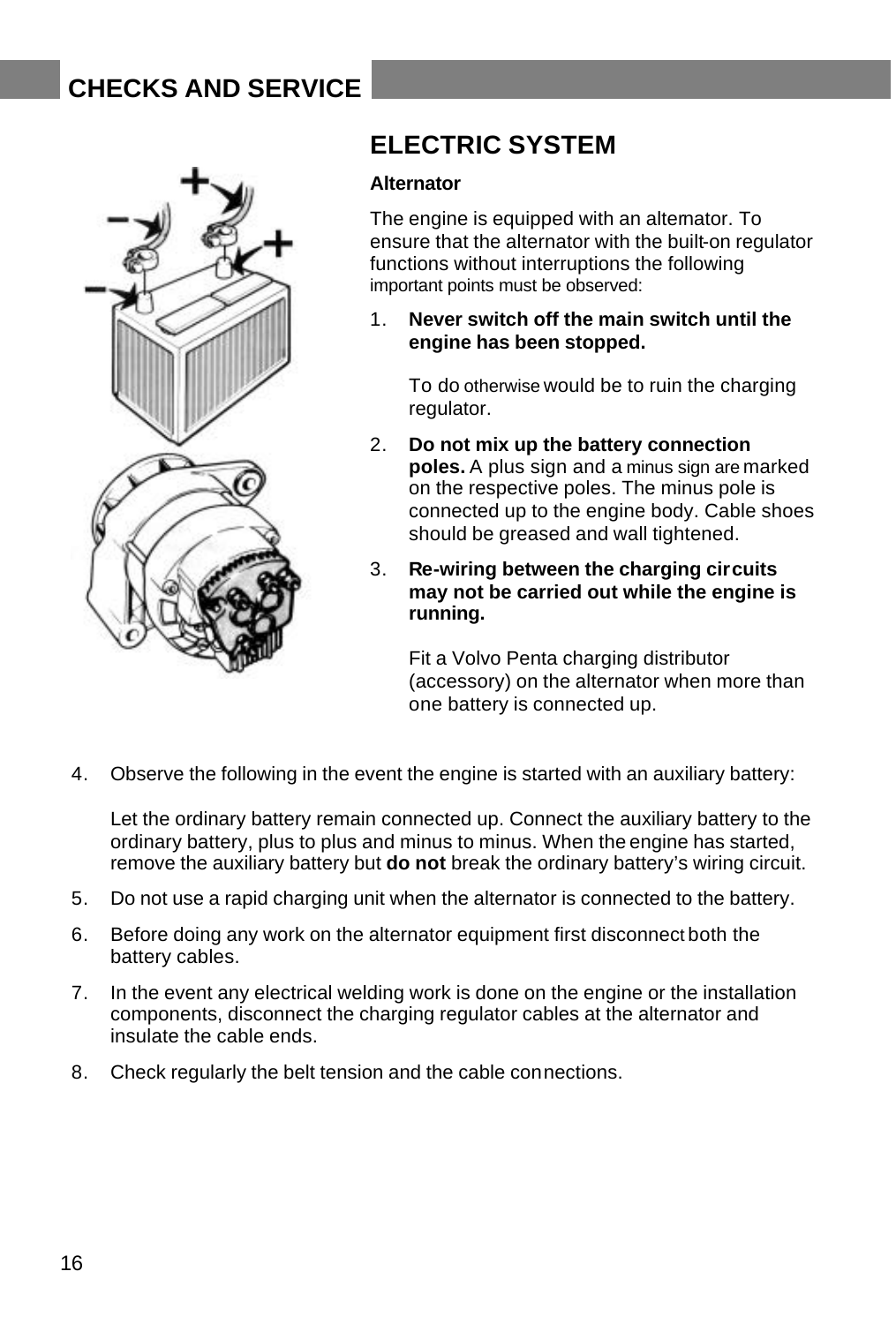### **Change Fuse**

A fusebox is mounted on the cylinder. A fuse breaks the electrical system when the system is overloaded. Re-connect the electrical system by transferring the cable connection to the next fuse contact.



#### **Starter motor and alternator**

All work connected with the starter motor and alternator shoold be done by an authorized service shop. Inspection and control should he carried out in connection with a general inspection of the engine.

### **BATTERY**

Checking the state of charge of the battery

The state of charge of the battery should he checked at cast once each season. This is done by using a hydrometer which shows the specific gravity of the electrolyte, this varying with the state of charge. (See the Technical Data.)

### **FUEL SYSTEM**

Observe the greatest cleanliness when handling the fuel system. IMPORTANT: Try to avoid fuel splash.

#### **Change fuel filter**



The filter element in the fuel filter should be changed at least once each season.

To do this remove the filter centre screw and lift off the filter. Clean the container and contact surfaces. Fit the new filter element and its gasket. Pump up the fuel with the hand primer. Vent the fuel system.

If the pumping effect is poor, turn over the engine a bit so that the drive cam alters its position.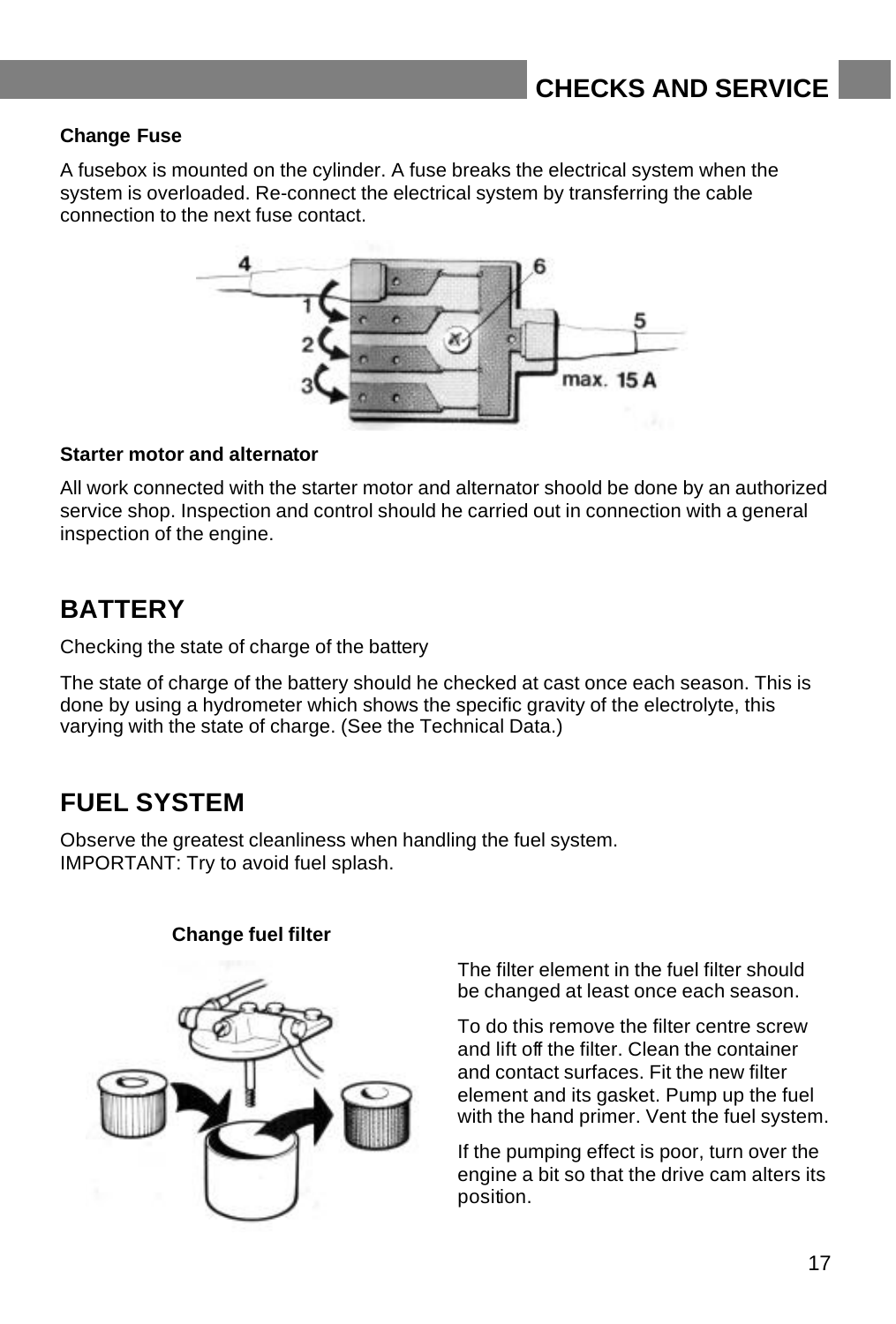#### **Extra fuel filter**



If an extra fuel filter is fitted together with a water separator, check the transparent bowl to see if there is any water in the fuel. If necessary, drain the filter via the cock in the bottom of the bowl.

Try to avoid fuel splash. Pump up the fuel with the hand primer and vent the system. The fuel filter element should be changed at least once a season.

#### **FUEL STRAINER**



The fuel pump on the engine has a built-in strainer which is accessible after removing the cover. Clean the strainer at least once a season.

#### **Immediately after starting the engine, check for leakage.**

Always vent the fuel system. See under "Venting the fuel system".

#### **Injector**

The injector should be removed once a season and handed in to a diesel shop for cleaning and checking the opening pressure, the spray pattern and for leakage. To remove the injector, unscrew the delivery pipe and the by-pass oil line. Fit protective caps over the openings.

Release both the nuts over the fork holding the injector to the cylinder head and lift up the injector. If the injector feels stiff to remove due to gumming, grip it with, e.g., polygrip pliers and carefully rotate it back and forth while levering it up at the same time (with a screwdriver, e.g., under the fork(. Before fitting, check to make sure the contact surface on the injector and copper sleeve is clean. Connect up the delivery pipe and the return line but do not tighten the delivery pipe nut at the injector. Turn over the engine with the starter motor until fuel comes from the delivery pipe. Tighten up the delivery pipe nut and make sure the delivery pipe cone is fitted properly. Concerning tightening torque, see "Technical Data".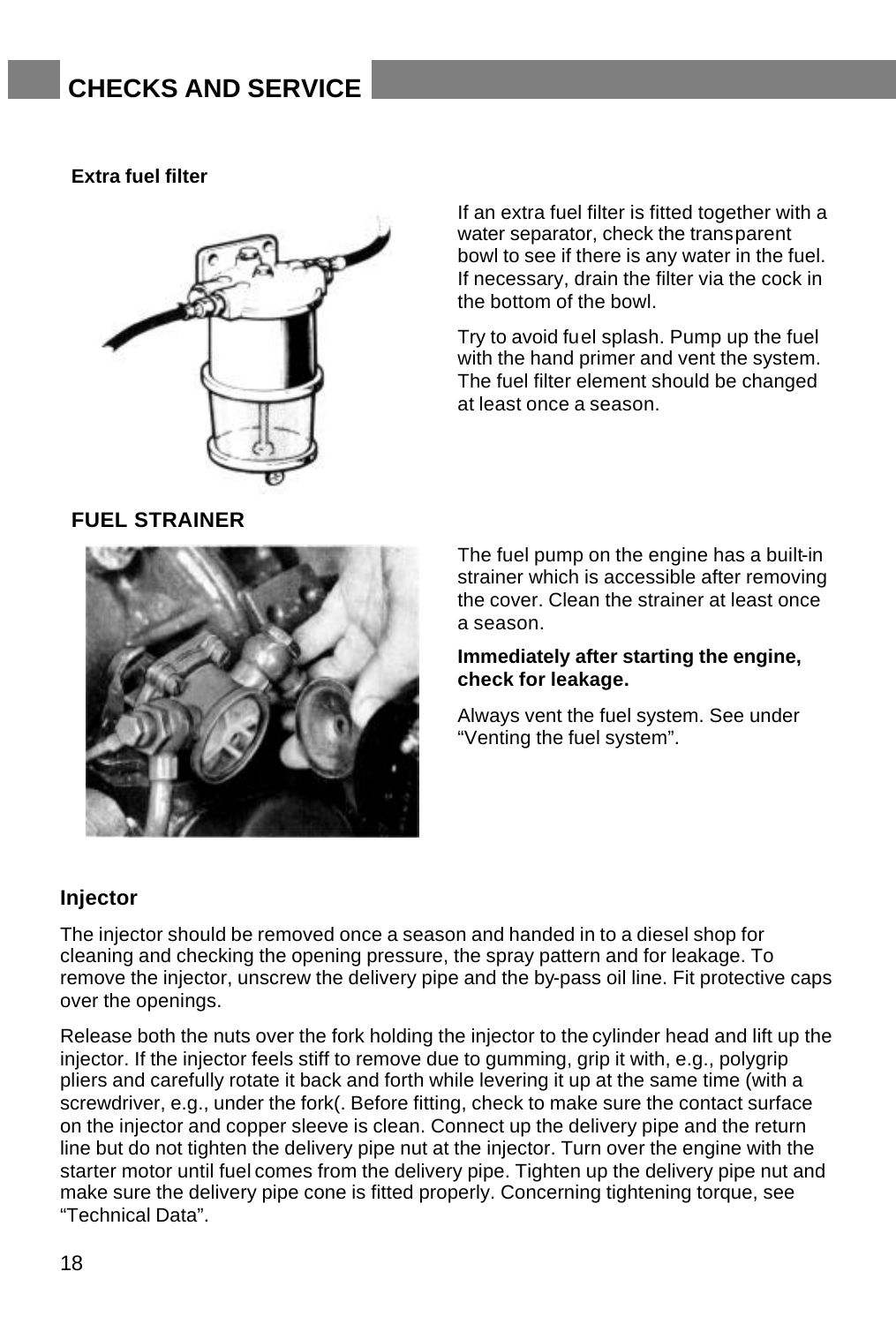### **Venting the fuel system**

In order for the engine to be able to start, the fuel system must be vented on the following occasions:

When cleaning the fuel pump strainer. long time. After running the fuel tank empty. When installing the fuel injection pump.

When changing the fine filter. With leakage and work on the fuel lines. When draining through the drain hole. When the engine has not been used for a

Venting is as follows:

- 1. Open the vent screw on the fuel filter.
- 2. Pump forward the fuel with the help of the hand primer until fuel free from air bubbles flows out. Close the vent screw. If the pumping effect is poor, turn over the engine a bit so that the pump drive cam alters its position.
- 3. If the fuel injection pump has been removed, or when starting an entirely new engine for the first time, the fuel injection pump must be vent. To do this open the vent screw on the pump. Pump with the hand primer until fuel free from air comes out. Slacken the injector delivery pipe nut and turn over the engine by means of the starter motor until fuel comes from the delivery pipe. Tighten up the delivery pipe nut and start the engine.



- 1. Vent screw, fuel filter
- 2. Hand primer
- 3. Vent screw, injection pump
- 4. Delivery pipe nut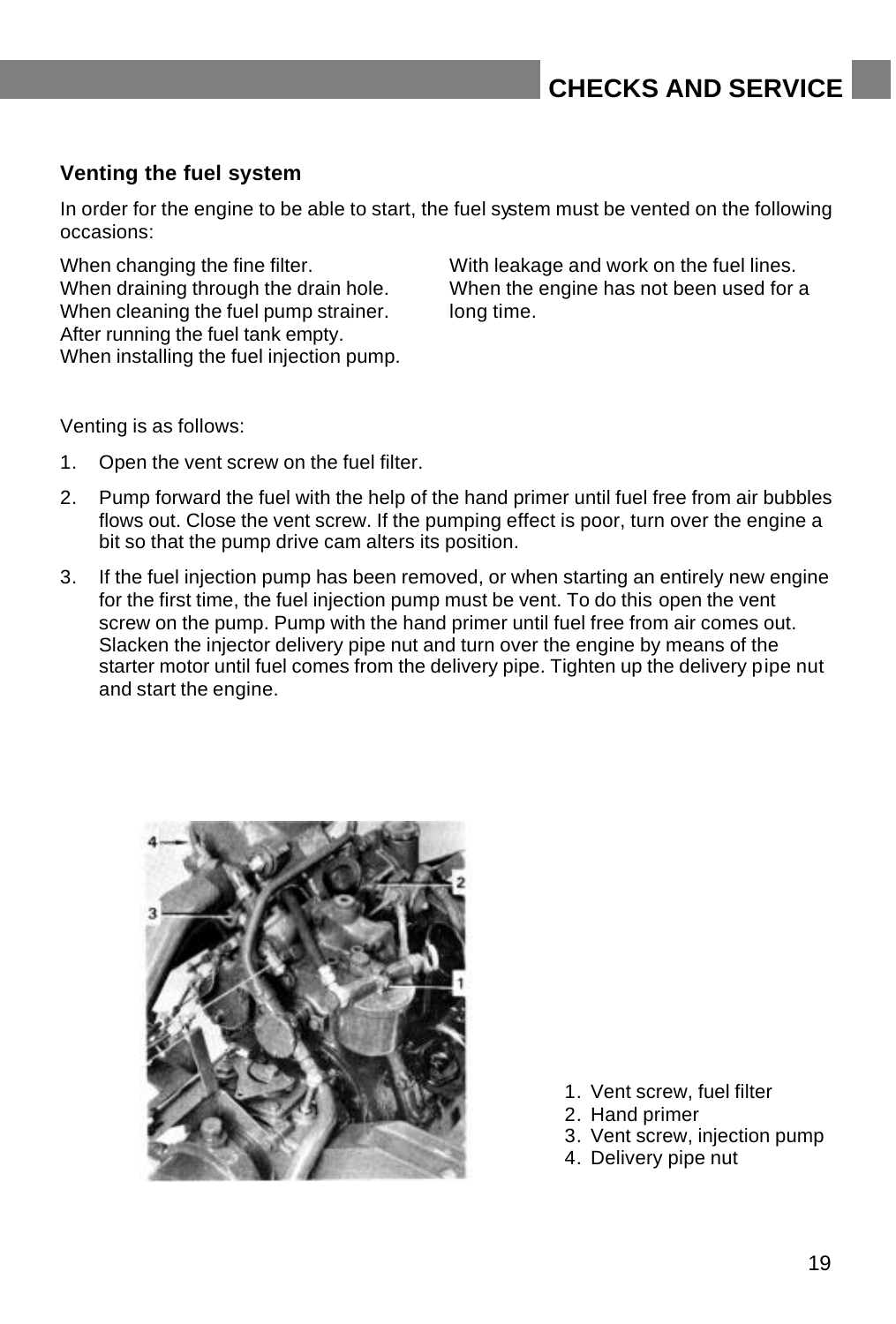### **SERVICE IN CONNECTION WITH LAYING-UP AND LAUNCHING THE BOAT**

### **INHIBITING ENGINE AND REVERSE GEAR**

### **IDLE ENGINE FOR BRIEF PERIODS WITH BOAT IN THE WATER**

To prevent the engine from corrosion attacks, it must be run warm at least once every 14 days as long as the boat is in the water. If it is anticipated that the boat will not be used for more than a month, long-term inhibiting should be carried out.

#### **INHIBITING FOR A LONG PERIOD**

An authorized service shop should test the engine and equipment before inhibiting the engine for a long period acc. To Inhibiting Schemes I and II. A suitable procedure would be to test the compression.

#### **SERVICE INSTRUCTION**

#### **Inhibiting Scheme I Carried out with the boat in the water**

| Run the engine warm.                                                                                                                                                                                                                                |
|-----------------------------------------------------------------------------------------------------------------------------------------------------------------------------------------------------------------------------------------------------|
| Pump out all the oil from the engine and reverse gear.<br>Use an oil scavenging pump.                                                                                                                                                               |
| Change the oil filter. Fill the engine and reverse gear to the correct<br>level with Volvo Penta oil, which also has rustproofing properties,<br>to the correct level. The lubricating system is thereafter ready for<br>operation the next season. |
| If rustproofing oil is used, it should be of the type Esso Rustban<br>623, Sheel Ensis Oil or corresponding.                                                                                                                                        |
| In this case, the oil filter should be replaced when launching.                                                                                                                                                                                     |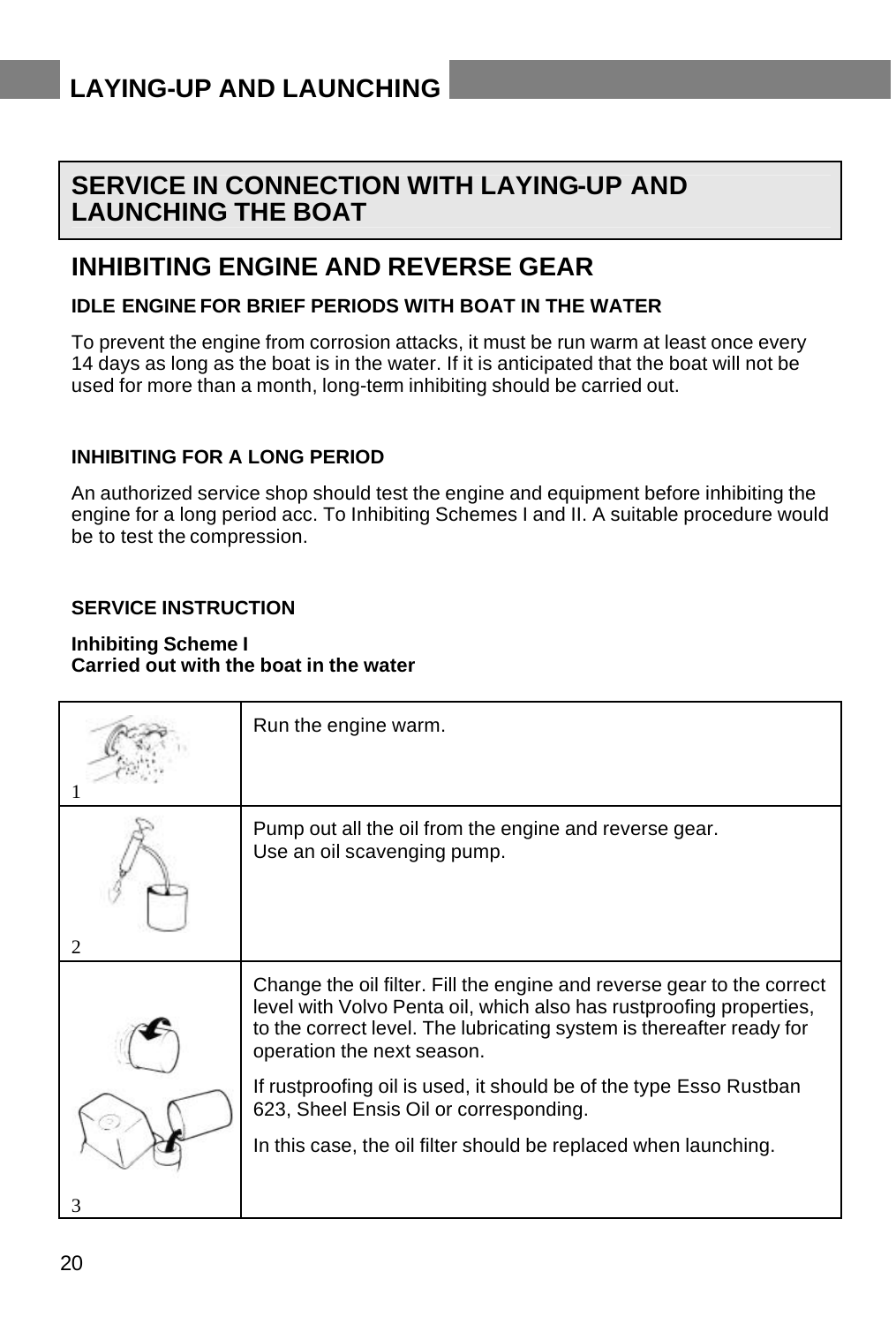| Drain the fuel filter.                                                                                                                                                                                                                                                           |
|----------------------------------------------------------------------------------------------------------------------------------------------------------------------------------------------------------------------------------------------------------------------------------|
| Disconnect the fuel pump flexible suction hose from the fuel<br>system and insert the free end in a can filled with 1/3rd Volvo<br>Penta oil or preservative oil and 2/3rds diesel fuel oil. Bleed the<br>fuel system. Let the engine run at rapid idle for about 10<br>minutes. |
| NOTE! If the fuel system has an electrically operated fuel pump,<br>it must be switched off before the engine is started.                                                                                                                                                        |

### **Inhibiting Scheme II Carried out with the boat on land**

| 6 | Drain the cooling water from the engine and reverse gear.<br>Check to make sure that the water runs out since impurities can<br>block the cock. Then close all cocks and re-fit the drain cock in<br>the reverse gear.                                                                                                                                                                                                                                                                  |
|---|-----------------------------------------------------------------------------------------------------------------------------------------------------------------------------------------------------------------------------------------------------------------------------------------------------------------------------------------------------------------------------------------------------------------------------------------------------------------------------------------|
|   | Disconnect the reverse gear suction line from the reverse gear.<br>Connect a hose with inner diameter 1/2" and, insert the free<br>hose end in a container with fresh water. Arrange to have water<br>added to the container and run the engine at idle for about 5 –<br>10 minutes so that it is flushed throughout with fresh water.<br>Make sure that there is no dirt near the exhaust outlet. Drain all<br>water from the engine and reverse gear. Then close all drain<br>points. |
|   | Mix a rustproofing mixture consisting of 15 - 20 litres<br>$(13$ lmp.qts. = 16 us qts. - 18 lmp.qts. = 21 US qts.)<br>fresh water and $2 - 4$ litres (1.8 lmp.qts. = $2.0$ US qts. - $3.5$<br>$Imp. qts. = 5.3 US qts.)$ rustproofing oil.<br>NOTE! Water first and then the oil.<br>Use, e.g., Esso Cutwull 40, Shell Donax C or similar. As an<br>alternative, a freeze-resistant 30 % glycol mixture can be used.                                                                    |
|   |                                                                                                                                                                                                                                                                                                                                                                                                                                                                                         |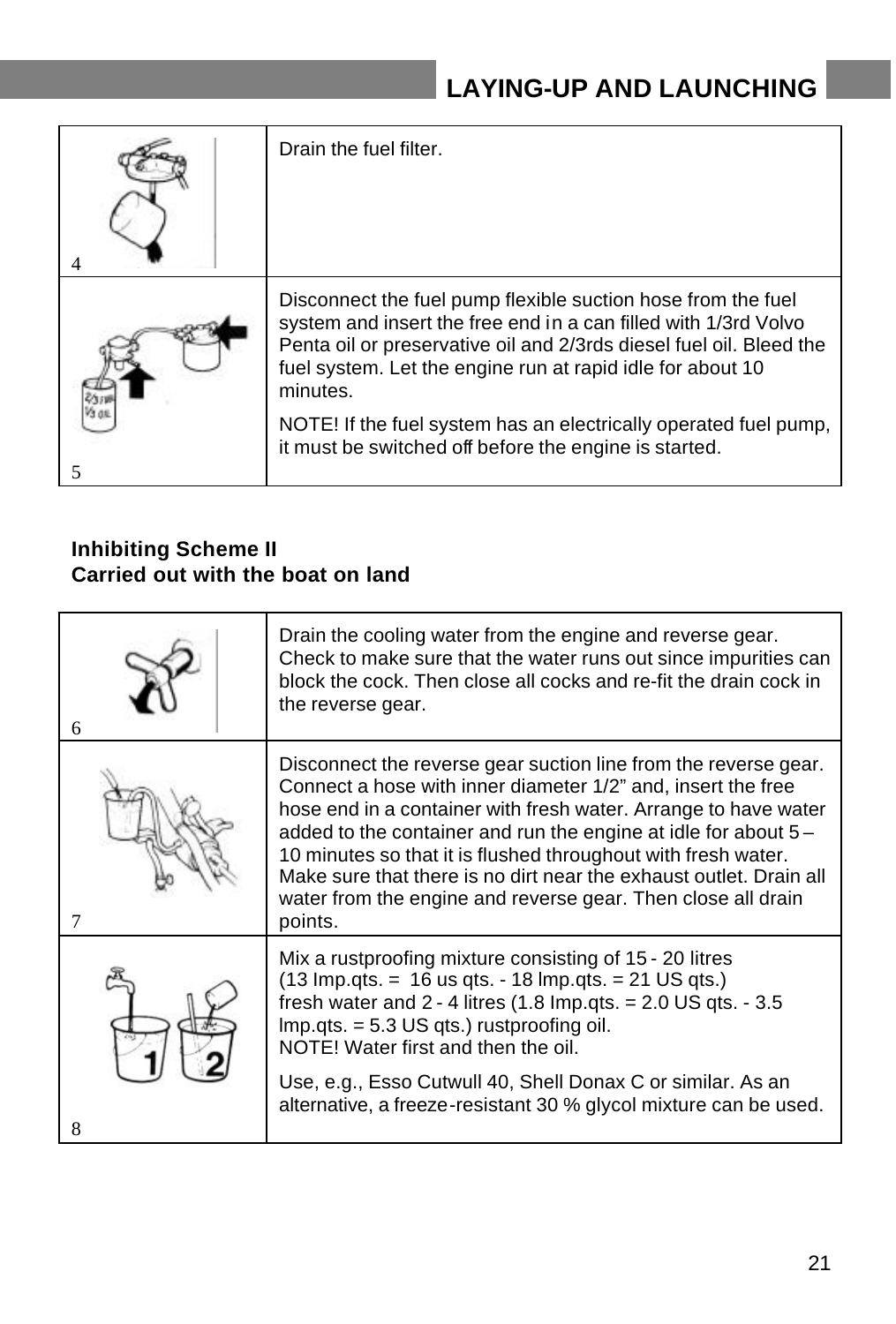# **LAYING-UP AND LAUNCHING**

|    | Insert the hose into the rustproofing mixture. Start the engine<br>and allow it to idle until the mixture is finished. NOTE! The<br>water pump must never be allowed to run dry.                                                                                                                                                        |
|----|-----------------------------------------------------------------------------------------------------------------------------------------------------------------------------------------------------------------------------------------------------------------------------------------------------------------------------------------|
| 10 | Since the rustproofing mixture does not provide any protection<br>against freezing, it must be drained from the engine and<br>reverse gear. Remove the cover from the cooling water pump.<br>Check to make sure the impeller is in good condition.<br>NOTE! Do not pull out the impeller if it is in good condition.                    |
| 11 | Remove the injector and hand it in to a diesel shop for cleaning<br>and checking. Inject Volvo Penta oil into the cylinder. Turn over<br>the engine several turns with the starter motor or the crank.<br>NOTE! Prevent oil splash. Fit the checked injector but do not<br>final-tighten it. It will be removed again before launching. |
| 12 | Clean the outside of the engine and reverse gear. Touch up any<br>bare patches on the paintwork with the same type of paint as<br>the original. Spray the electrical system components and all the<br>controls with anti-moisture spray.                                                                                                |
| 13 | Remove the battery. It needs to be maintained to prevent it from<br>being damaged.                                                                                                                                                                                                                                                      |

### **Service in connection with launching**

|  | If Volvo Penta oil has been used, only the oil level in the engine<br>and reverse gear needs to be checked. If another type of<br>preservative oil has been used, both oil and filter must be<br>replaced. See under "Service 14 after every 50 hours of<br>operation". |
|--|-------------------------------------------------------------------------------------------------------------------------------------------------------------------------------------------------------------------------------------------------------------------------|
|--|-------------------------------------------------------------------------------------------------------------------------------------------------------------------------------------------------------------------------------------------------------------------------|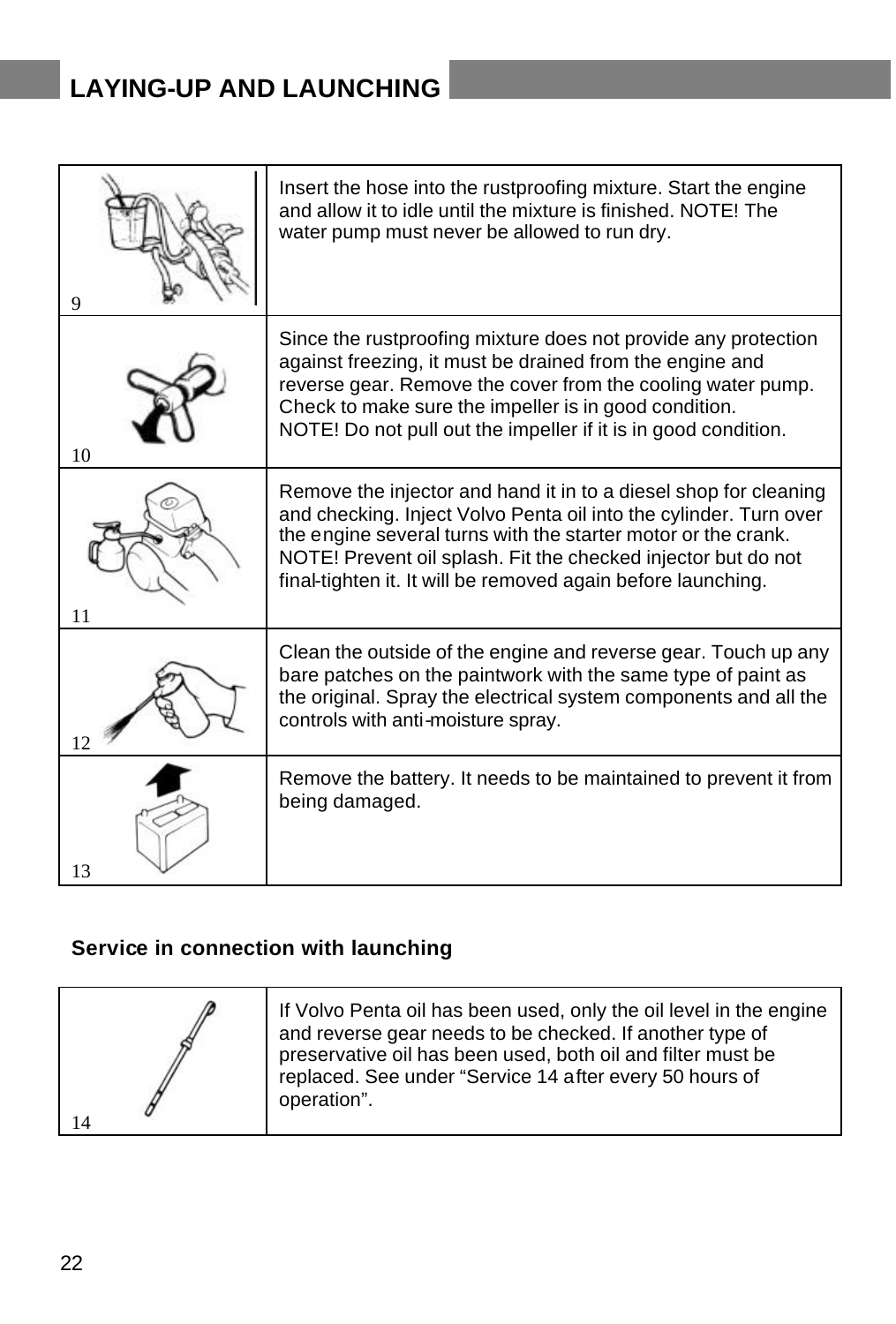# **LAYING-UP AND LAUNCHING**

| 15 | Screw tight the cover with its gasket on the cooling water pump.<br>Connect the hose between the cooling water intake and the<br>reverse gear. Check-tighten all the hose clamps.<br>Close the drain cocks.<br>Clean the outside of the engine and the reverse gear. |
|----|----------------------------------------------------------------------------------------------------------------------------------------------------------------------------------------------------------------------------------------------------------------------|
| 16 | Install the battery, which should be fully charged. Grease the<br>cable shoes. Connect up the battery cables. IMPORTANT! Do<br>not mix up the polarity. Tighten up the cable shoes well.                                                                             |
| 17 | Remove the injector. Take measures to avoid oil splash and run<br>the engine several turns so that the oil on the piston crowns is<br>blown out.<br>Fit the injector. See under "Tightening torques", "Technical<br>Data".                                           |
| 18 | Launch the boat. Change the fuel-filter cartridge. Pump forward<br>the fuel and vent the system. See under "Venting the fuel<br>system".                                                                                                                             |
| 19 | Start the engine. See the instructions on page 5. Run the<br>engine warm with the reverse gear engaged. Check to make<br>sure there is no leakage of fuel, air, water or exhaust gases.<br>Check that all the controls, etc., are functioning properly.              |
| 20 | If necessary, contact authorized Volvo Penta service shops and<br>let them service the engine and reverse gear according to the<br>instructions in the servicing scheme.                                                                                             |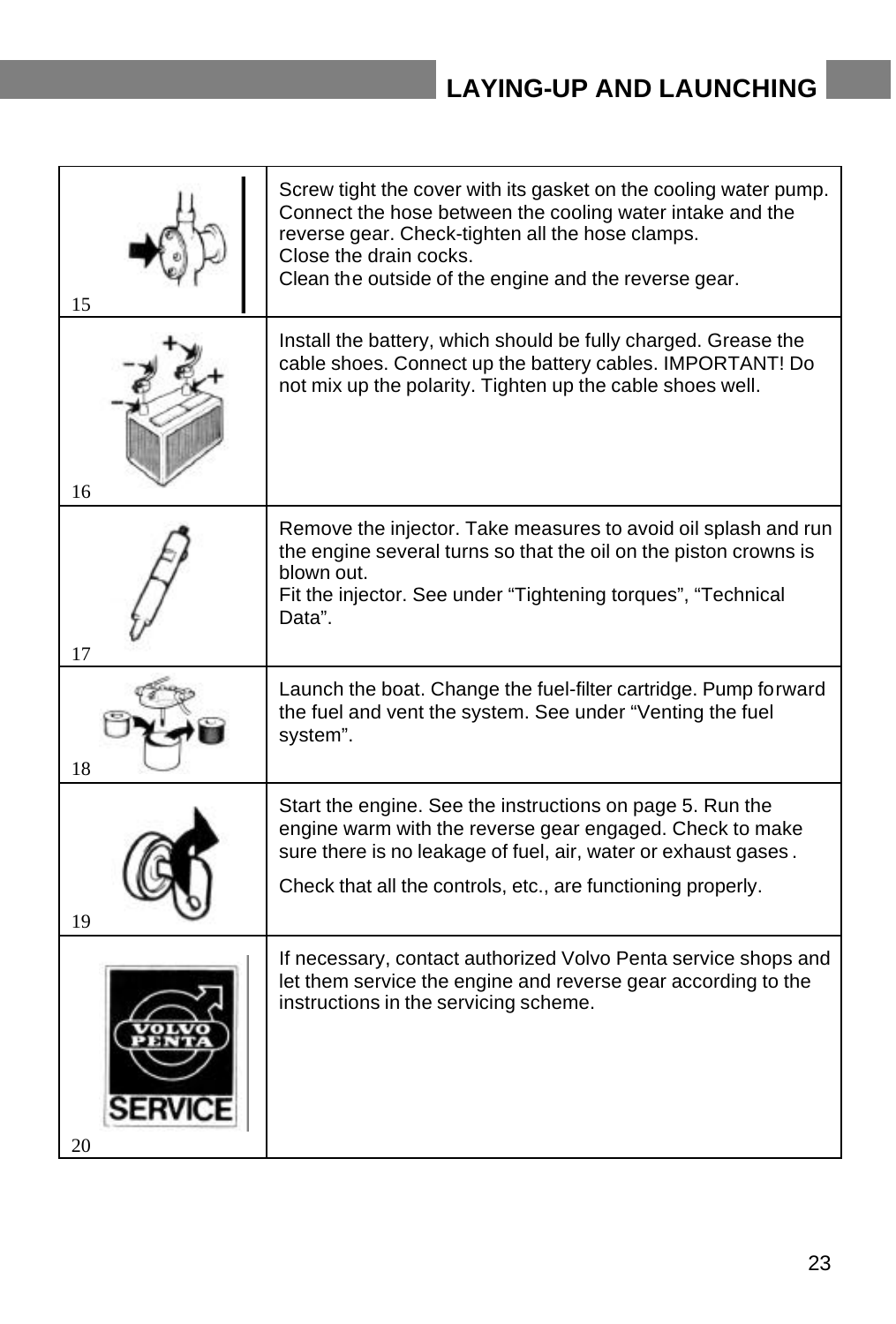# **FAULT TRACING SCHEME**

### **TRACING FAULTS WITH INTERRUPTIONS IN OPERATION**

The fault tracing scheme given below lists only the most usual reasons for faults that give rise to interruptions in operation. With the help of the instructions given in this handbook, the owner can generally remedy most of the reasons for the faults listed below. When in doubt always contact the nearest Volvo Penta service shop.

| Engine does not start | Engine stops | Engine does not reach correct<br>operating speed at full throttle | Engine runs unevenly or<br>vibrates abnormally | Engine becomes abnormally hot | Reason                                                                                      | See                     |
|-----------------------|--------------|-------------------------------------------------------------------|------------------------------------------------|-------------------------------|---------------------------------------------------------------------------------------------|-------------------------|
| X                     |              |                                                                   |                                                |                               | Main switch not switched on; flat<br>battery, breakage in electric<br>cables or blown fuse. | pp 5, 12, 16,<br>17, 27 |
| X                     | X            |                                                                   |                                                |                               | Empty fuel tank, closed fuel<br>cock, blocked fuel filter                                   | pp 17, 18               |
| X                     | X            |                                                                   | X                                              |                               | Water, air or impurities in fuel                                                            | pp 17, 18, 19           |
| Χ                     | х            | Χ                                                                 | х                                              |                               | Defective injector                                                                          | pp 18, 26               |
|                       | X            |                                                                   | X                                              |                               | Idling speed not properly<br>adjusted                                                       | p 25                    |
|                       |              | X                                                                 |                                                |                               | Boat overloaded                                                                             |                         |
|                       |              | X                                                                 |                                                |                               | Marine growth on boat bottom                                                                |                         |
|                       |              |                                                                   | X                                              |                               | Damaged propellor                                                                           |                         |
|                       |              |                                                                   |                                                | X                             | Blockage in cooling water<br>intake, cooling jackets, defective<br>impeller, or thermostat  | p 15                    |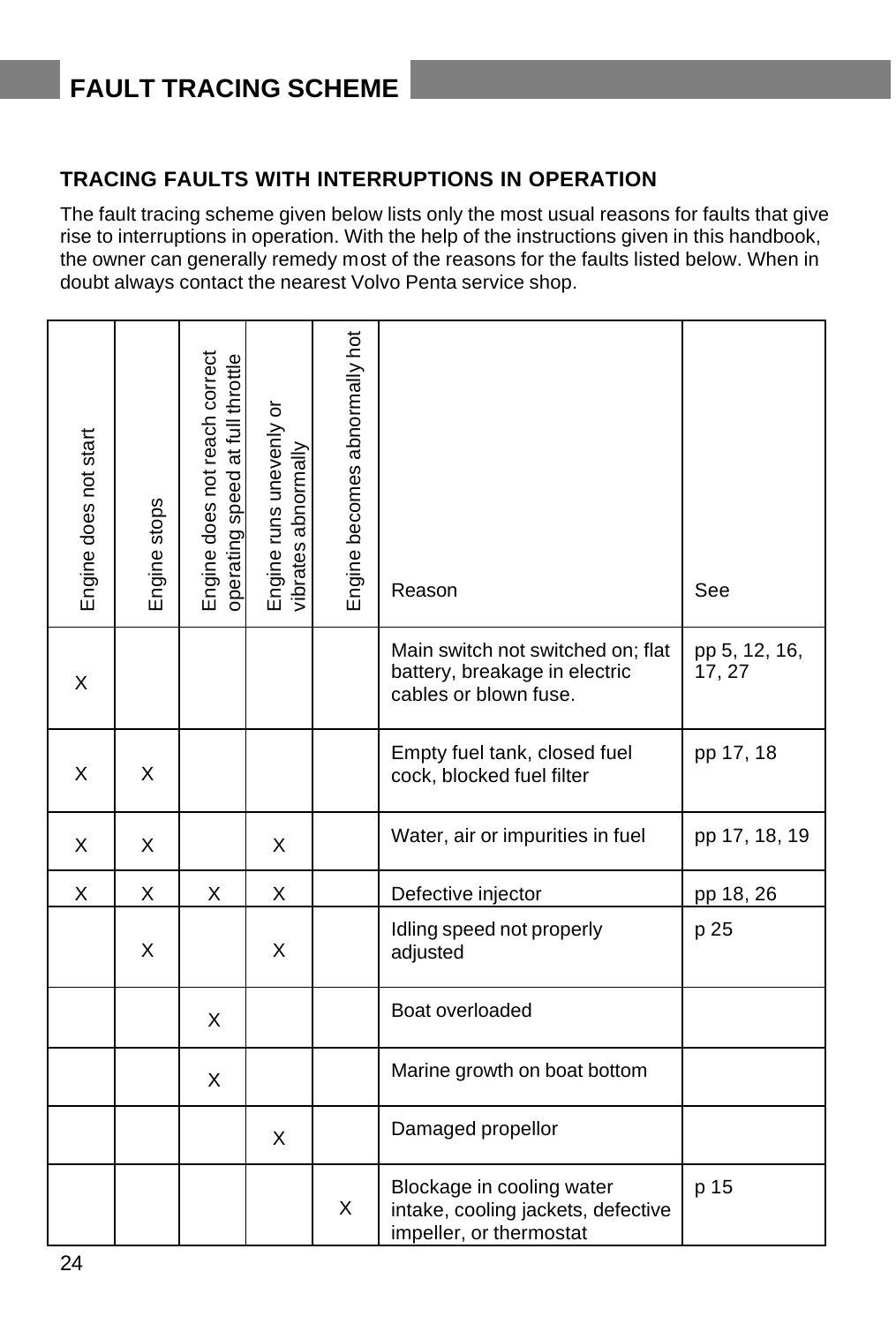# **TECHNICAL DATA**

### **Technical Data**

| General                                                                                                                |                                                                  |  |
|------------------------------------------------------------------------------------------------------------------------|------------------------------------------------------------------|--|
| Engine designation                                                                                                     | MD5A<br>4-stroke diesel with direct<br>injection                 |  |
| Operation                                                                                                              |                                                                  |  |
| Number of cylinders<br>Propeller shaft output kW (h.p.) at 2500 rev/min<br>(acc. To DIN Leistung B f ür Dauberbetrieb) | 1<br>5.5(7.5)                                                    |  |
| Max operating speed rev/min                                                                                            | 2500                                                             |  |
| Bore, mm (in)                                                                                                          | 84 (3.307)                                                       |  |
| Stroke, mm (in)                                                                                                        | 80 (3.150)                                                       |  |
| Displacement, $dm^3$ (in <sup>3</sup> )                                                                                | 0.443(27)                                                        |  |
| Compr. pressure, MPa (kp/cm <sup>2</sup> = lbf/in <sup>2</sup> )                                                       | 200 - 220                                                        |  |
| (starter motor speed)                                                                                                  | $(20 - 22 = 284 - 313)$                                          |  |
| Idling speed, rev/min approx                                                                                           | 700                                                              |  |
| Direction of rotation looking at flywheel                                                                              | Clockwise                                                        |  |
| Engine inclination underway:                                                                                           |                                                                  |  |
| Rearwards, max.                                                                                                        | $15^{\circ}$                                                     |  |
| To the sides, max.                                                                                                     | $20^{\circ}$                                                     |  |
| Engine weight, incl. Reverse gear, kg (lb)                                                                             | 111 (244)                                                        |  |
| <b>Valves</b>                                                                                                          |                                                                  |  |
| Valve clearance, hot engine                                                                                            |                                                                  |  |
| Inlet, mm (in)                                                                                                         | 0.30(0.0012)                                                     |  |
| Exhaust, mm (im)                                                                                                       | 0.35(0.0014)                                                     |  |
| <b>Reverse Gear</b>                                                                                                    |                                                                  |  |
| Type designation                                                                                                       | <b>MSB</b>                                                       |  |
| Reduction ratio "Forward" and "Reverse"                                                                                | 1.91:1                                                           |  |
| <b>Lubricating System</b>                                                                                              |                                                                  |  |
| Engine                                                                                                                 |                                                                  |  |
| Oil Capacity, engine, litres (Imp.qts. = US qts.) excl. filter                                                         | $2.0$ (1.80 = 2.10)                                              |  |
| Incl. filter<br>Oil quality                                                                                            | $2.1$ (1.85 = 2.20)<br>Diesel lubricating oil<br>Service CD (DS) |  |
| Viscosity:                                                                                                             |                                                                  |  |
| Above +10°C (14°F) - Volvo Penta CD Double Grade oil                                                                   | SAE 20W/30                                                       |  |
| Below +10°C (14°F) - Volvo Penta CD Single Grade oil                                                                   | SAE 10W                                                          |  |
| Oil pressure, hot engine                                                                                               |                                                                  |  |
| Idling speed, MPa (kp/cm <sup>2</sup> = lbf/in <sup>2</sup> )                                                          | $15 - 25 (1.5 - 2.5 = 21 - 35)$                                  |  |
| At full speed, MPa (kp/cm <sup>2</sup> = lbf/in <sup>2</sup> )                                                         | $40 - 50$ (4.0-5.0 = 57-71)                                      |  |
|                                                                                                                        |                                                                  |  |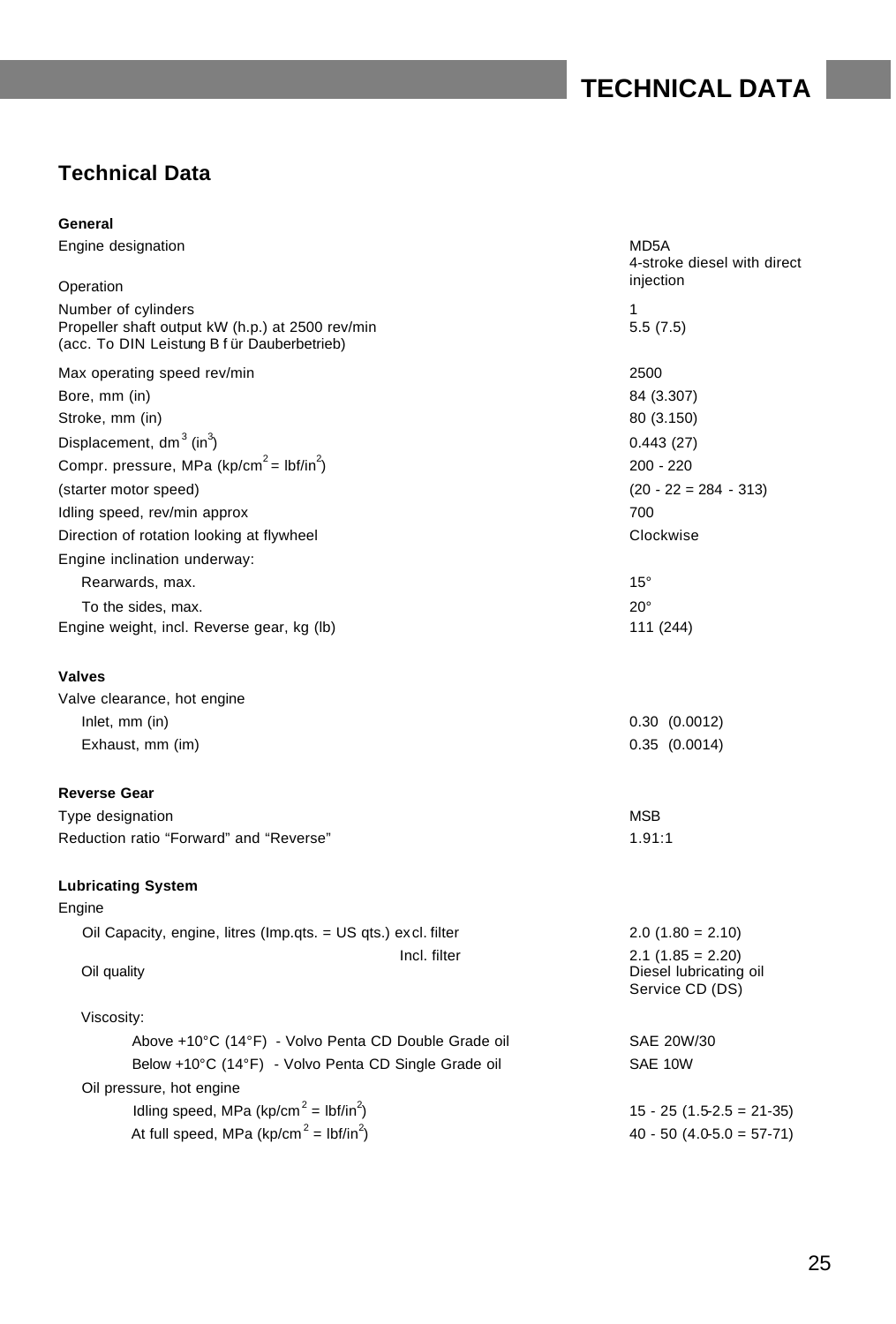# **TECHNICAL DATA**

#### **Reverse Gear**

Oil capacity, litre (qt.) 0.55 (0.5)

#### **Cooling System**

Thermostat, starts to open at  $^{\circ}C$  ( $^{\circ}F$ ) 60°±2 (140±2) fully open at  ${}^{\circ}C$  ( ${}^{\circ}F$ ) 90° (195)

#### **Fuel System**

| Fuel injection pump, make & type                                  | Bosch PFR <sub>1</sub> K |
|-------------------------------------------------------------------|--------------------------|
| Feed pressure, MPa (kp/cm <sup>2</sup> = lbf/in <sup>2</sup> )    | $7.5(0.75 = 11)$         |
| Injector, make Bosch, holder                                      | KBAL 65                  |
| nozzle                                                            | <b>DLLA 150</b>          |
| opening pressure, MPa (kp/cm <sup>2</sup> = lbf/in <sup>2</sup> ) | $1800 (180 = 2560)$      |
| Pre-injection angle, crankshaft degrees B.T.D.C.                  | $25 - 28^{\circ}$        |
| Fuel quality "Autodiesel"                                         | Cet. rating minimum 45   |

#### **Electrical System**

Battery voltage 12v Battery capacity, standard 60 Ah max 120 Ah Starter motor 0.8 kW (1.1 h.p.) Alternator 35A (420W) Battery, electrolyte specific gravity: Charging carried out at g/cm<sup>3</sup> Fully charged battery,  $g/cm<sup>3</sup>$ 

#### **Tightening Torques**

| Cylinder head nuts, Nm (kpm = lb.ftf)        |
|----------------------------------------------|
| Connecting rod bolts, $Nm$ (kpm = $lb.ftf$ ) |
| Crankshaft main bearings, Nm (kpm = lb.ftf   |
| Flywheel nut, $Nm$ (kpm = $lb.fit$ )         |
| Injector nuts, $Nm$ (kpm = lb.ftf)           |

Oil quality/Viscosity **See under "Engine"** See under "Engine"

1.230 1.275 - 1.285  $70 (7.0 = 50)$  $70 (7.0 = 50)$  $(7.0 = 50)$  $500 (50.0 = 362)$  $10(1.0 = 7)$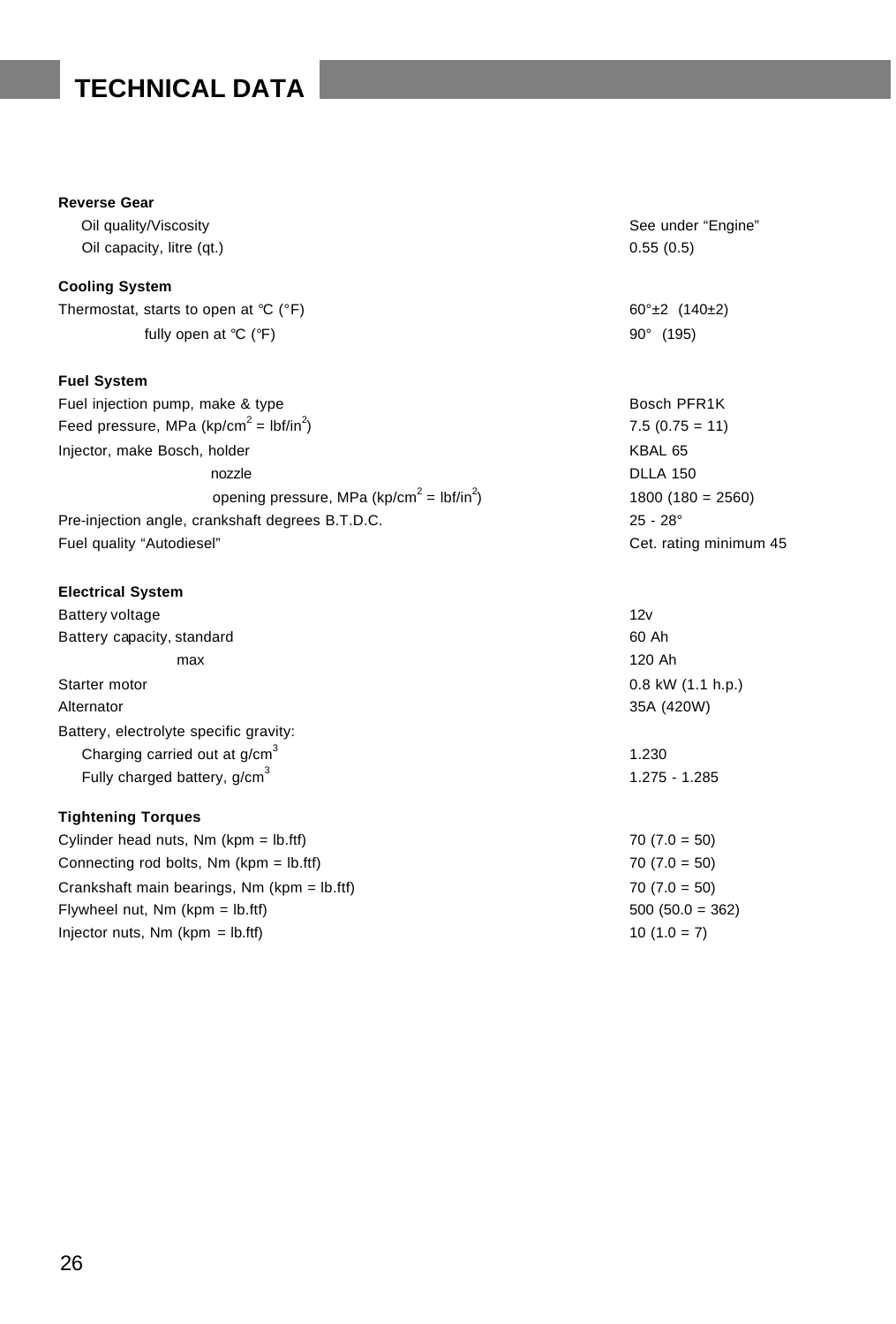### **WIRING DIAGRAM**

|         | Cable Colour Code  |                      |     |
|---------|--------------------|----------------------|-----|
| Marking | Colour             | $\overline{2}$<br>mm | A.V |
| Α       | White              | 6                    | 9   |
| в       | Black              | 1.5                  | 15  |
| B,      | Black              | 0.6                  | 19  |
| В"      | Black              | 0.75                 | 18  |
| C       | Red                | 6                    | 9   |
| C,      | Red                | 35                   | 1   |
| $C$ "   | Red                | 0.6                  | 19  |
| F       | Yellow             | 1.5                  | 15  |
| G       | Brown              | 1.5                  | 15  |
| H       | Blue               | 35                   | 1   |
| ı       | Green/Red          | 1.5                  | 15  |
| ľ       | Green/Red          | 0.75                 | 18  |
| J       | Green              | 1.5                  | 15  |
| J'      | Green              | 0.6                  | 19  |
| J"      | Green              | 0.75                 | 18  |
| Κ       | <b>Blue/Yellow</b> | 0.75                 | 18  |
| L       | White/Red          | 0.75                 | 18  |
| М       | <b>Blue/Red</b>    | 0.75                 | 18  |



#### **List of Components**

- 1. Extra switch
- 2. Battery charging warning lamp
- 3. Excessive temp. warning lamp
- 4. Low oil pressure warning lamp
- 5. Key switch
- 6. Siren
- 7. Alarm unit
- 8. Battery charging warning lamp (for battery circuit, opt. equipment)
- 9. Place for instruments, opt. equipment)
- 10. Rapid connector
- 11. Starter motor
- 12. Alternator
- 13. Fusebox
- 14. Main switch
- 15. Battery
- 16. Temperature sender
- 17. Oil pressure sender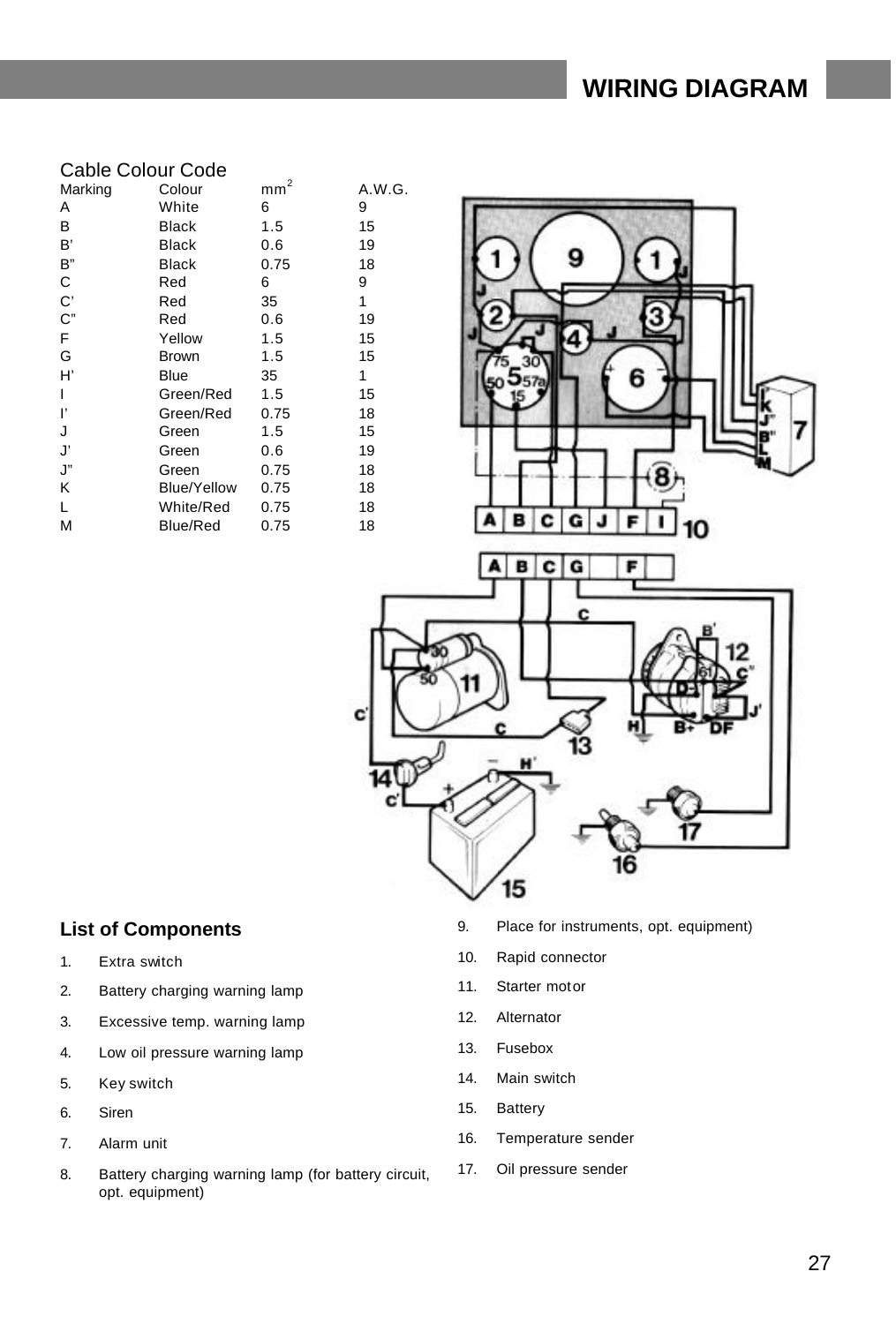# **ENGINE COMPONENT GUIDE**





- 1. Connection for manual starting crank
- 2. Fusebox
- 3. Thermostat housing
- 4. Decompression handle
- 5. Injector
- 6. Oil filler cap, engine
- 7. Reverse gear water drainage
- 8. Reverse gear oil drainage
- 9. Engine water drainage
- 10. Reverse gear oil filler
- 11. Cooling water pump
- 12. Reverse gear oil dipstick
- 13. Fuel filter
- 14. Vent screw
- 15. Fuel hand primer
- 16. Engine oil dipstick
- 17. Oil filter

#### **The tool kit supplied with the engine contains the following tools:**

US-spanner 10-12, UP-spanner 14-16 , screwdriver, Phillips screwdriver, flat end pliers, oil scavenging pump with hose and suction pipe as well as Allen spanners for the drive.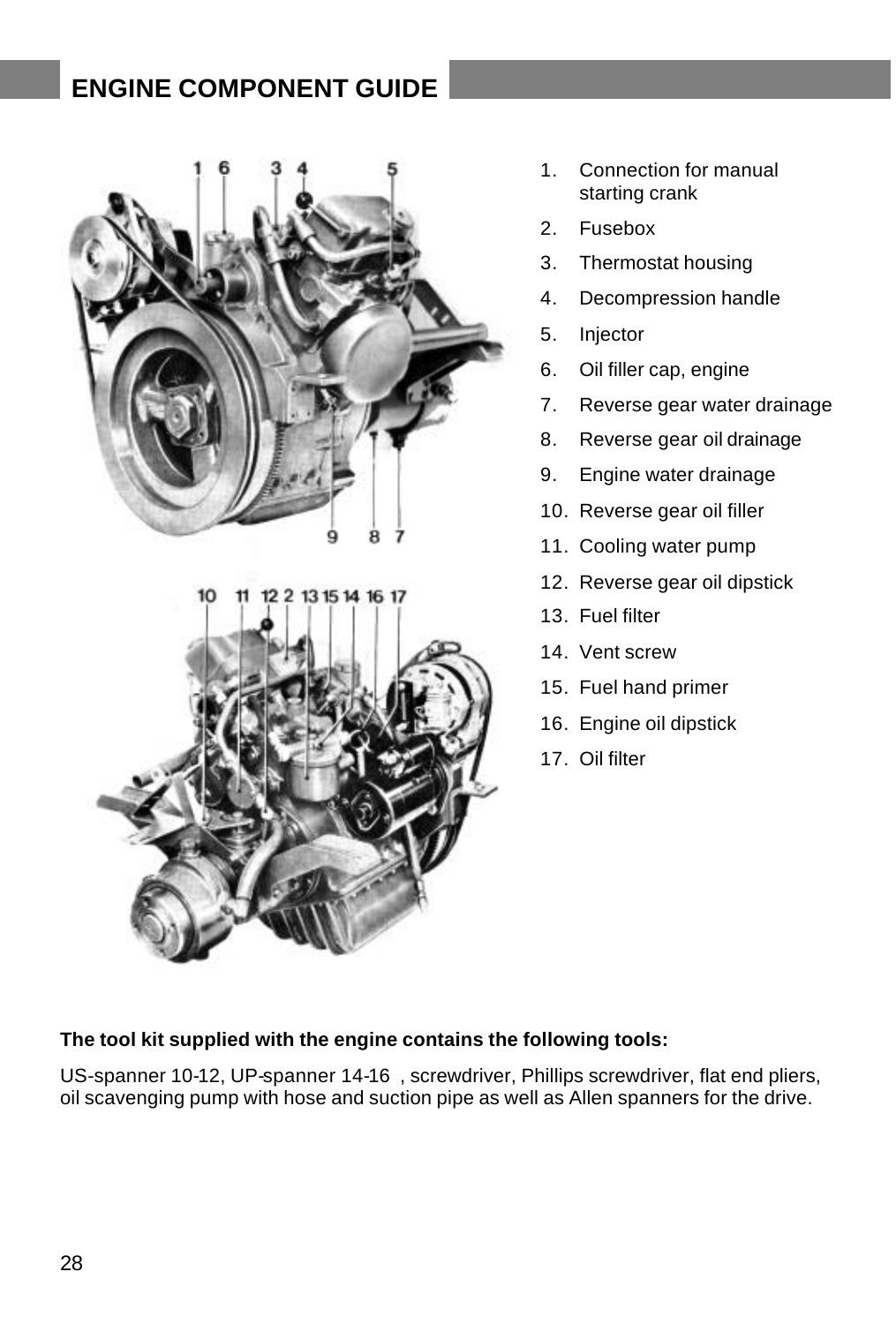**INDEX**

| Alternator                                                                     | 7, 14, 16, 27               | Lubricating oil                                                                                   | 3, 25                                  |
|--------------------------------------------------------------------------------|-----------------------------|---------------------------------------------------------------------------------------------------|----------------------------------------|
| <b>Battery</b><br>Belt tensioning                                              | $12 \overline{ }$<br>12, 14 | <b>Main Switch</b>                                                                                | 5, 6                                   |
| <b>Charging regulator</b><br>Controls<br>Cooling system<br>Cylinder head bolts | 7, 16<br>2, 6<br>8<br>15    | Oil change<br>Oil dipstick, engine<br>Oil dipstick, reverse gear<br>Oil filter<br>Oil level check | 12, 13<br>28<br>28<br>14, 20, 28<br>11 |
| De-inhibiting<br>Drain cocks                                                   | 22<br>28                    | <b>Preparations before starting</b>                                                               | 4                                      |
| <b>Electrical system</b>                                                       | 16                          | Running                                                                                           | 6                                      |
| Engine assembly                                                                | 7                           | <b>Safety equipment</b><br>Sea-water pump                                                         | 4<br>8, 15, 28                         |
| <b>Fault tracing scheme</b><br>Fuel<br><b>Fuel filters</b>                     | 24<br>3<br>17               | Starter motor<br>Starting                                                                         | 17<br>5                                |
| Fuel pump<br>Fusebox                                                           | 8<br>7, 17                  | <b>Technical data</b><br>Thermostat                                                               | 25, 26<br>8,26                         |
| <b>Hand primer</b><br><b>Hand starter</b>                                      | 8, 17, 23, 28<br>5, 28      | <b>Valve clearances</b><br>Venting the fuel system                                                | 13, 25<br>19                           |
| <b>I</b> mpeller<br>Inhibiting<br>Injector<br>Instruments                      | 15<br>20<br>18, 23<br>2, 27 | <b>Wiring diagrams</b>                                                                            | 27                                     |